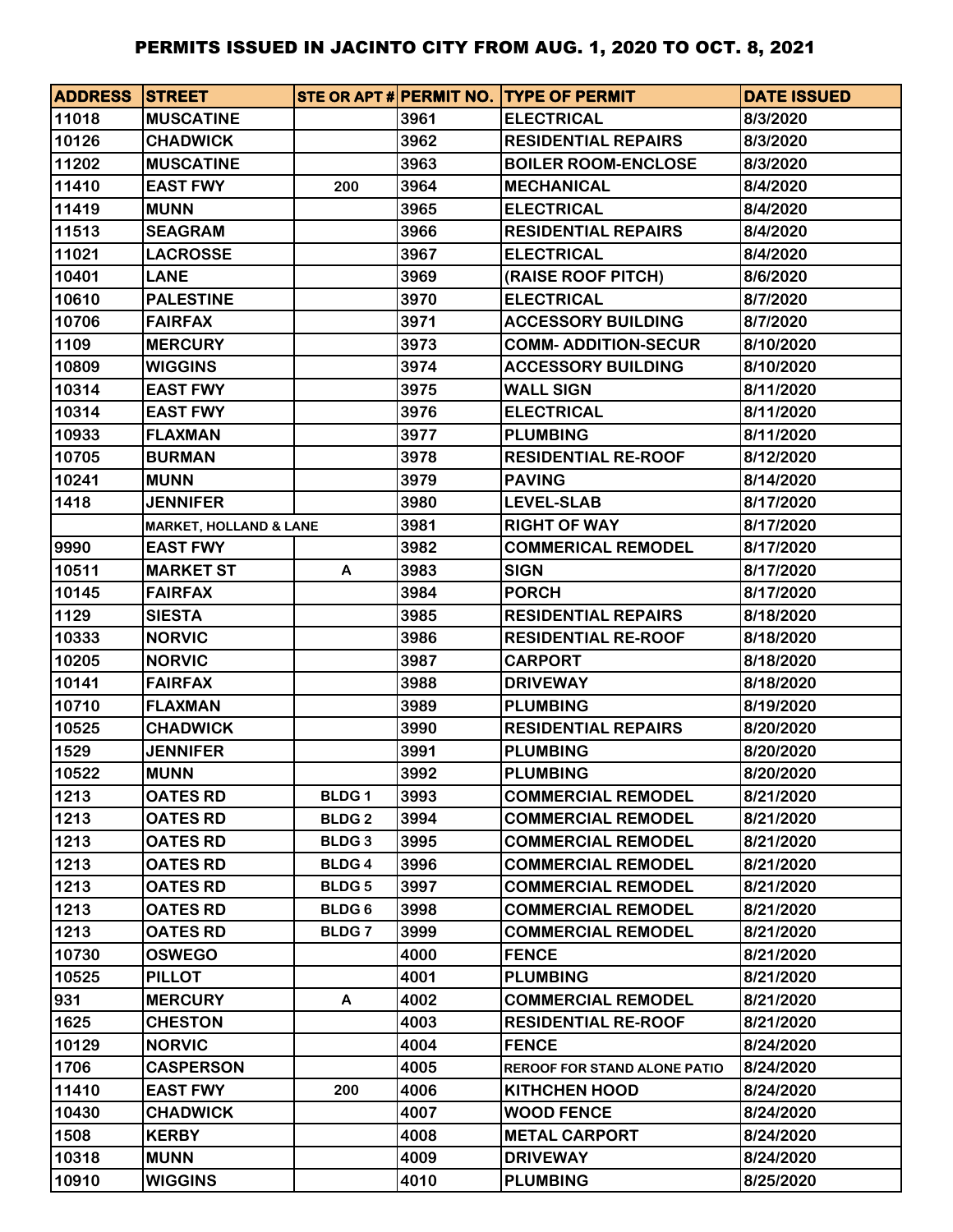| 1706  | <b>CASPERSON</b> |   | 4011 | <b>FREE STANDING PATIO</b>   | 8/26/2020 |
|-------|------------------|---|------|------------------------------|-----------|
| 1706  | <b>CASPERSON</b> |   | 4012 | <b>ACCESSORY BUILDING</b>    | 8/26/2020 |
| 10117 | <b>WIGGINS</b>   |   | 4013 | <b>PLUMBING</b>              | 8/27/2020 |
| 1237  | <b>SIESTA</b>    |   | 4014 | <b>ELECTRICAL</b>            | 8/27/2020 |
| 1302  | <b>BELIN</b>     |   | 4015 | <b>FENCE-IRON &amp; WOOD</b> | 8/28/2020 |
| 10910 | <b>VERANO</b>    |   | 4016 | <b>PLUMBING</b>              | 8/28/2020 |
| 10238 | <b>NORVIC</b>    |   | 4017 | <b>REROOF GARAGE</b>         | 8/28/2020 |
| 11017 | <b>MUNN</b>      |   | 4018 | <b>MECHANICAL</b>            | 8/28/2020 |
| 10414 | <b>FAIRFAX</b>   |   | 4019 | <b>FENCE-WOOD</b>            | 8/31/2020 |
| 10534 | <b>PALESTINE</b> |   | 4020 | <b>RESIDENTIAL</b>           | 8/31/2020 |
| 10141 | <b>FAIRFAX</b>   |   | 4021 | <b>PLUMBING</b>              | 8/31/2020 |
| 11610 | <b>SEAGRAM</b>   |   | 4022 | <b>ELECTRICAL</b>            | 9/1/2020  |
| 11610 | <b>SEAGRAM</b>   |   | 4023 | <b>PLUMBING</b>              | 9/1/2020  |
| 9990  | <b>EAST FWY</b>  | В | 4024 | <b>FIRE PROTEC</b>           | 9/2/2020  |
| 10430 | <b>MUNN</b>      |   | 4025 | <b>RESIDENTIAL</b>           | 9/2/2020  |
| 10630 | <b>FLAXMAN</b>   |   | 4026 | <b>DRIVEWAY</b>              | 9/2/2020  |
| 1409  | <b>JENNIFER</b>  |   | 4027 | <b>CARPORT</b>               | 9/2/2020  |
| 10325 | <b>MARKET ST</b> | A | 4028 | <b>SIGN</b>                  | 9/3/2020  |
| 10325 | <b>MARKET ST</b> | A | 4029 | <b>ELECTRICAL</b>            | 9/3/2020  |
| 10718 | <b>OSWEGO</b>    |   | 4030 | <b>DEMOLITION</b>            | 9/10/2020 |
| 11215 | <b>MUNN</b>      |   | 4031 | <b>RESIDENTIAL REMODEL</b>   | 9/8/2020  |
| 10718 | <b>OSWEGO</b>    |   | 4032 | <b>PLUMBING</b>              | 9/10/2020 |
| 10326 | <b>MUNN</b>      |   | 4033 | <b>DRIVEWAY &amp; PAVING</b> | 9/8/2020  |
| 10130 | <b>RUMAR</b>     |   | 4034 | <b>ELECTRICAL</b>            | 9/10/2020 |
| 10527 | <b>OSWEGO</b>    |   | 4035 | <b>CARPORT</b>               | 9/9/2020  |
| 1722  | <b>CASPERSON</b> |   | 4036 | <b>PLUMBING</b>              | 9/9/2020  |
| 11513 | <b>SEAGRAM</b>   |   | 4037 | <b>FOUNDATION LEVEL</b>      | 9/9/2020  |
| 1614  | <b>CHESTON</b>   |   | 4038 | <b>ACCESSORY BLDG</b>        | 9/10/2020 |
| 10601 | <b>MARKET ST</b> | A | 4039 | <b>SIGN</b>                  | 9/11/2020 |
| 10601 | <b>MARKET ST</b> | A | 4040 | <b>SIGN</b>                  | 9/11/2020 |
| 1614  | <b>CHESTON</b>   |   | 4041 | <b>FENCE</b>                 | 9/11/2020 |
| 11021 | <b>BURMAN</b>    |   | 4042 | <b>GRADE/FILL DIRT</b>       | 9/11/2020 |
| 10925 | <b>INVIERNO</b>  |   | 4043 | <b>DRIVEWAY</b>              | 9/11/2020 |
| 10418 | <b>FLAXMAN</b>   |   | 4044 | <b>PLUMBING</b>              | 9/14/2020 |
| 1213  | <b>OATES RD</b>  |   | 4045 | <b>DRIVEWAY/PAVING</b>       | 9/14/2020 |
| 10213 | <b>NORVIC</b>    |   | 4046 | <b>RAISE ROOF STRUCTURE</b>  | 9/14/2020 |
| 1529  | <b>JENNIFER</b>  |   | 4047 | <b>MECHANICAL</b>            | 9/14/2020 |
| 11505 | <b>LORD</b>      |   | 4048 | <b>CARPORT</b>               | 9/14/2020 |
| 11029 | <b>LACROSSE</b>  |   | 4049 | <b>FENCE</b>                 | 9/17/2020 |
| 10731 | <b>MUNN</b>      |   | 4050 | <b>PLUMBING</b>              | 9/15/2020 |
| 1622  | <b>CHESTON</b>   |   | 4051 | <b>RESIDENTIAL ADDITION</b>  | 9/15/2020 |
| 10801 | <b>MUSCATINE</b> |   | 4052 | <b>DRIVEWAY</b>              | 9/17/2020 |
| 1106  | <b>DACUS</b>     |   | 4053 | <b>REDENTIAL RE-ROOF</b>     | 9/17/2020 |
| 10321 | <b>LANE</b>      |   | 4054 | <b>FENCE</b>                 | 9/18/2020 |
| 10101 | <b>WIGGINS</b>   |   | 4055 | <b>PLUMBING</b>              | 9/23/2020 |
| 10617 | <b>LANE</b>      |   | 4056 | <b>PAVING</b>                | 9/23/2020 |
| 10809 | <b>VERANO</b>    |   | 4057 | <b>PLUMBING</b>              | 9/24/2020 |
| 1701  | <b>MERCURY</b>   |   | 4058 | <b>RES- REMODEL (APARTM</b>  | 9/24/2020 |
| 11210 | <b>MUSCATINE</b> |   | 4059 | <b>DRIVEWAY</b>              | 9/25/2020 |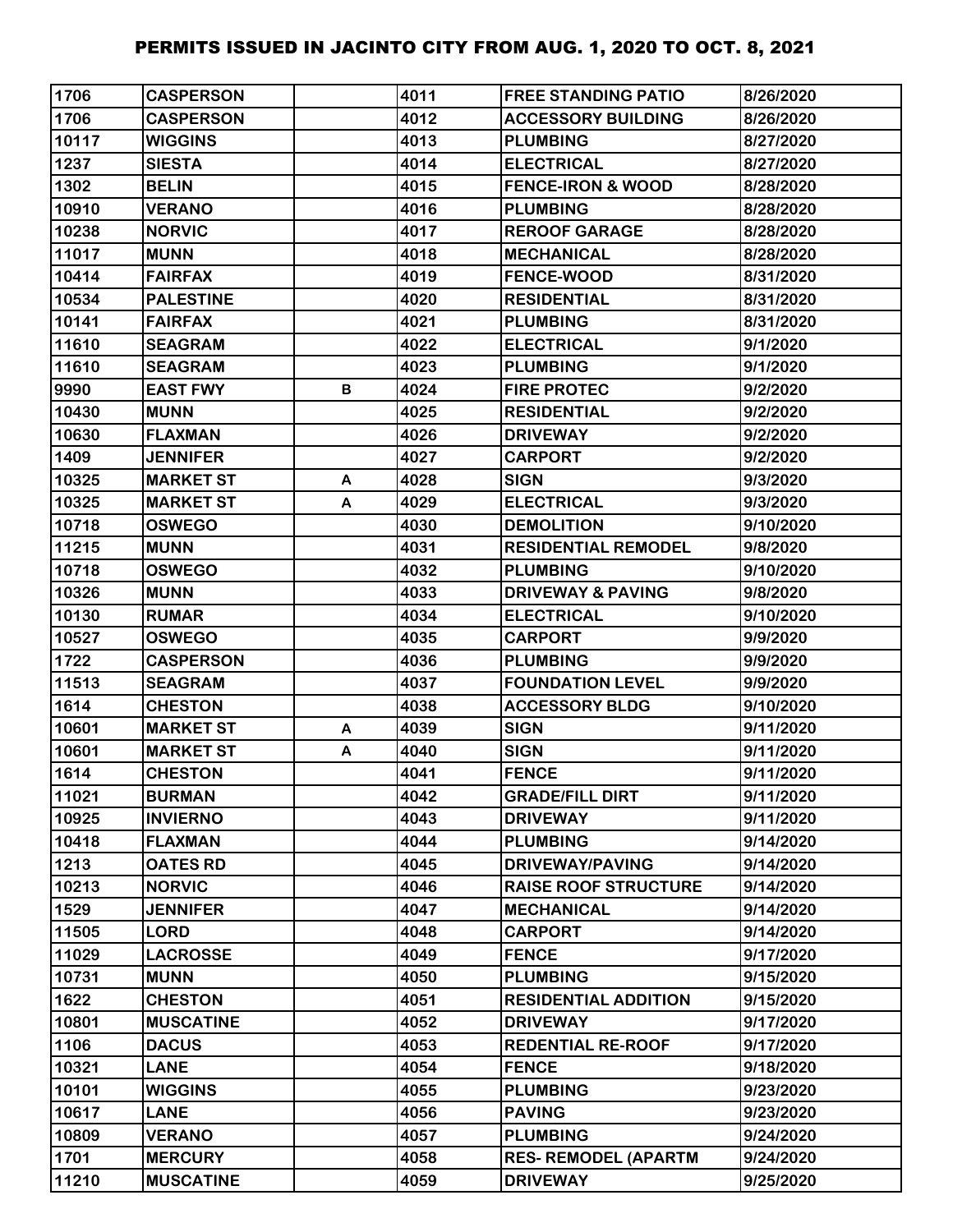| 1810  | <b>CHAZEN</b>     |   | 4060 | <b>RESIDENTIAL REPAIRS</b>             | 9/28/2020  |
|-------|-------------------|---|------|----------------------------------------|------------|
| 10832 | <b>LANE</b>       |   | 4061 | <b>FENCE-CHAIN LINK-4FT</b>            | 9/28/2020  |
| 10715 | <b>MARKET ST</b>  |   | 4062 | <b>PLUMBING</b>                        | 9/28/2020  |
| 10513 | <b>PALESTINE</b>  |   | 4063 | <b>PLUMBING</b>                        | 9/28/2020  |
| 10304 | <b>EAST C</b>     |   | 4064 | <b>ELECTRICAL</b>                      | 9/28/2020  |
| 11044 | <b>EAST FWY</b>   | В | 4065 | <b>ELECTRICAL</b>                      | 9/28/2020  |
| 10249 | <b>NORVIC</b>     |   | 4066 | <b>REROOF</b>                          | 9/29/2020  |
| 1105  | <b>FLINT</b>      |   | 4067 | <b>RES.REPAIRS(RAFTERS</b>             | 9/29/2020  |
| 9990  | <b>EAST FWY</b>   | D | 4068 | FIRE PROTECTION (SPRINKLERS 9/29/2020  |            |
| 10715 | <b>MARKET ST</b>  |   | 4069 | <b>PAVING</b>                          | 9/29/2020  |
| 9990  | <b>EAST FWY</b>   | A | 4070 | <b>FIRE PROT. (SPRINKLERS)</b>         | 9/29/2020  |
| 11021 | <b>VERANO</b>     |   | 4071 | <b>RESIDENTIAL REPAIRS</b>             | 9/30/2020  |
| 1129  | <b>SIESTA</b>     |   | 4072 | <b>RESIDENTIAL RE-ROOF</b>             | 10/1/2020  |
| 10506 | <b>WIGGINS</b>    |   | 4073 | <b>DRIVEWAY</b>                        | 10/1/2020  |
| 10727 | <b>MUNN</b>       |   | 4074 | <b>ELECTRICAL</b>                      | 10/1/2020  |
| 10718 | <b>BURMAN</b>     |   | 4075 | <b>RESIDENTIAL RE-ROOF</b>             | 10/2/2020  |
| 1521  | <b>SERPENTINE</b> |   | 4076 | <b>DRIVEWAY</b>                        | 10/2/2020  |
| 10349 | <b>MUSCATINE</b>  |   | 4077 | <b>RESIDENTIAL RE-ROOF</b>             | 10/2/2020  |
| 10330 | <b>N LACROSSE</b> |   | 4078 | <b>RESIDENTIAL RE-ROOF &amp; LEVEL</b> | 10/2/2020  |
| 11215 | <b>MUNN</b>       |   | 4079 | <b>RESIDENTIAL FOUNDATION LEVEL</b>    | 10/2/2020  |
| 11215 | <b>MUNN</b>       |   | 4080 | <b>FENCE</b>                           | 10/2/2020  |
| 10617 | <b>MUNN</b>       |   | 4081 | <b>REROOF</b>                          | 10/5/2020  |
| 10910 | <b>WIGGINS</b>    |   | 4082 | <b>RIGHT OF WAY</b>                    | 10/5/2020  |
| 10606 | <b>MUNN</b>       |   | 4083 | <b>REROOF</b>                          | 10/5/2020  |
| 10601 | <b>MARKET ST</b>  |   | 4084 | <b>ELECTRICAL</b>                      | 10/6/2020  |
| 11215 | <b>MUNN</b>       |   | 4085 | <b>ELECTRICAL</b>                      | 10/6/2020  |
| 1529  | <b>JENNIFER</b>   |   | 4086 | <b>ELECTRICAL</b>                      | 10/6/2020  |
| 11519 | <b>MARKET ST</b>  |   | 4087 | <b>NEW 4 STORY MOTEL</b>               | 10/7/2020  |
| 10349 | <b>MUSCATINE</b>  |   | 4088 | <b>REPLACE SIDING</b>                  | 10/8/2020  |
| 10622 | <b>GARBER</b>     |   | 4089 | <b>REROOF AND PAINT</b>                | 10/8/2020  |
| 10409 | <b>MARKET ST</b>  |   | 4090 | <b>ELECTRICAL</b>                      | 10/8/2020  |
| 10610 | <b>PILLOT</b>     |   | 4091 | <b>RESIDENTIAL RE-ROOF</b>             | 10/9/2020  |
| 11018 | <b>MUSCATINE</b>  |   | 4092 | <b>MECHANICAL</b>                      | 10/9/2020  |
| 1418  | <b>JENNIFER</b>   |   | 4093 | <b>REPLACE WINDOWS</b>                 | 10/9/2020  |
| 1529  | <b>JENNIFER</b>   |   | 4094 | <b>RESIDENTIAL REPAIR</b>              | 10/12/2020 |
| 10205 | <b>PALESTINE</b>  |   | 4095 | <b>REROOF</b>                          | 10/12/2020 |
| 10727 | <b>MUNN</b>       |   | 4096 | <b>MECHANICAL</b>                      | 10/13/2020 |
| 10731 | <b>MUNN</b>       |   | 4097 | <b>MECHANICAL</b>                      | 10/13/2020 |
| 1709  | <b>CASPERSON</b>  |   | 4098 | <b>DRIVEWAY</b>                        | 10/13/2020 |
| 1718  | <b>CASPERSON</b>  |   | 4099 | <b>REROOF</b>                          | 10/14/2020 |
| 11017 | <b>MUNN</b>       |   | 4100 | <b>PLUMBING</b>                        | 10/14/2020 |
| 10518 | <b>LACROSSE</b>   |   | 4101 | <b>RESIDENTIAL REPAIR</b>              | 10/15/2020 |
| 1609  | <b>SERPENTINE</b> |   | 4102 | <b>CARPORT &amp; COVERED PORCH</b>     | 10/15/2020 |
| 1402  | <b>HOLLAND</b>    |   | 4103 | <b>COMMERCIAL REPAIRS</b>              | 10/16/2020 |
| 10249 | <b>MUNN</b>       |   | 4104 | <b>SHOWER REPAIR</b>                   | 10/16/2020 |
| 10302 | <b>FLAXMAN</b>    |   | 4105 | <b>FOUNDATION LEVEL</b>                | 10/16/2020 |
| 10222 | <b>PILLOT</b>     |   | 4106 | <b>CARPORT</b>                         | 10/19/2020 |
| 10705 | <b>MARKET ST</b>  | A | 4107 | <b>SIGNS</b>                           | 11/3/2020  |
| 10337 | <b>PILLOT</b>     |   | 4108 | <b>ELECTRICAL</b>                      | 10/21/2020 |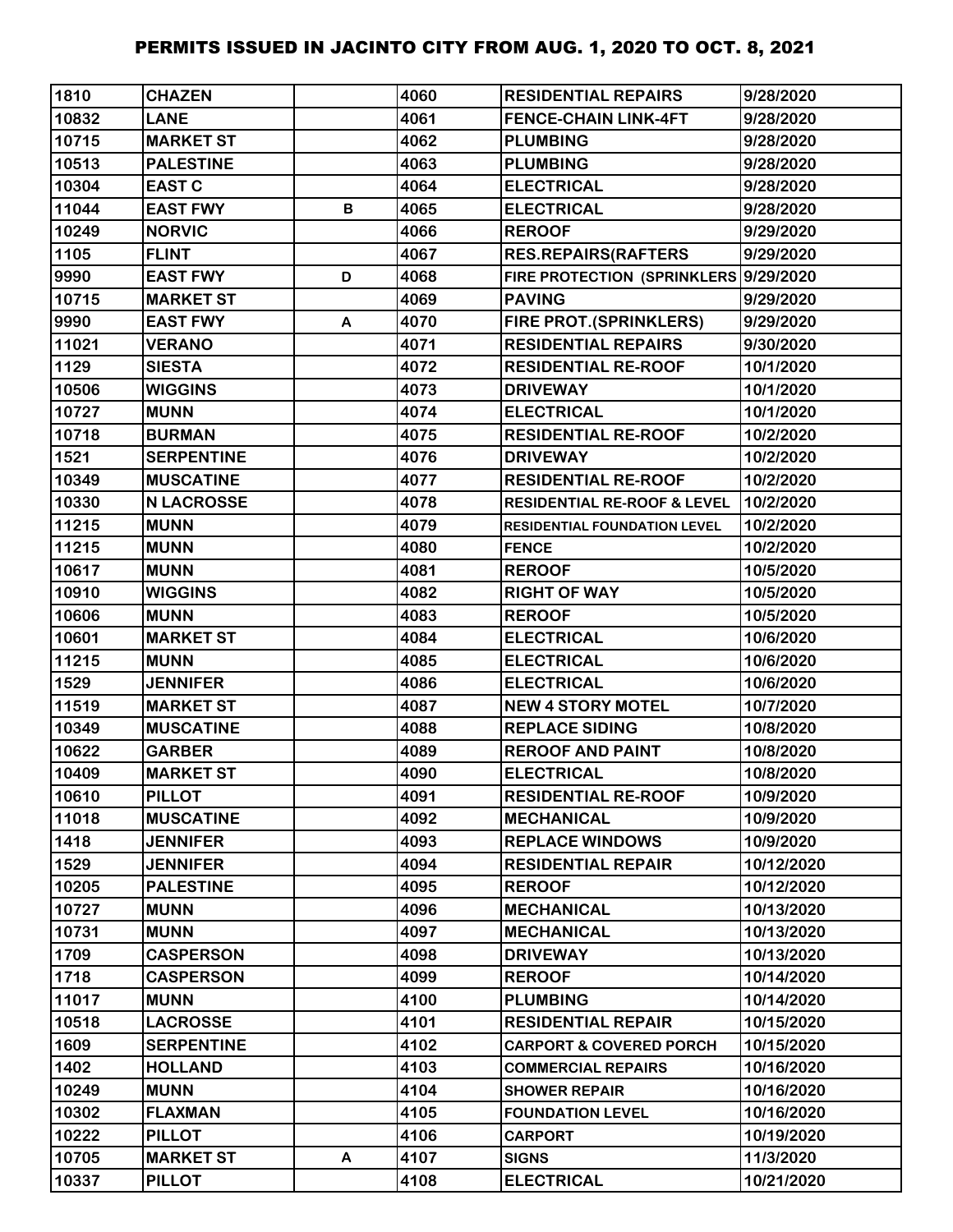| 11021 | <b>FLAXMAN</b>   |     | 4109 | <b>RESIDENTIAL REPAIRS</b>             | 10/21/2020 |
|-------|------------------|-----|------|----------------------------------------|------------|
| 10434 | <b>BURMAN</b>    |     | 4110 | <b>LEVEL-SLAB</b>                      | 10/21/2020 |
| 1213  | <b>OATES RD</b>  |     | 4111 | <b>PLUMBING</b>                        | 10/21/2020 |
| 1402  | <b>HOLLAND</b>   |     | 4112 | <b>COMMERCIAL REMODEL</b>              | 10/21/2020 |
| 1717  | <b>JENNIFER</b>  |     | 4113 | <b>DRIVEWAY</b>                        | 10/26/2020 |
| 1717  | <b>JENNIFER</b>  |     | 4114 | <b>WOOD-CARPORT</b>                    | 10/26/2020 |
| 1701  | <b>MERCURY</b>   | A   | 4115 | <b>PLUMBING</b>                        | 10/23/2020 |
| 1701  | <b>MERCURY</b>   | C   | 4116 | <b>PLUMBING</b>                        | 10/23/2020 |
| 10409 | <b>MARKET ST</b> |     | 4117 | <b>PLUMBING</b>                        | 10/23/2020 |
| 9990  | <b>EAST FWY</b>  | E   | 4118 | <b>DEMO-RESTROOM</b>                   | 10/23/2020 |
| 9990  | <b>EAST FWY</b>  | E   | 4119 | <b>PLB-DISCONNECT RR</b>               | 10/23/2020 |
| 11519 | <b>MARKET ST</b> | A   | 4120 | <b>PLUMBING</b>                        | 10/26/2020 |
| 10314 | <b>EAST FWY</b>  |     | 4121 | <b>SIGN</b>                            | 11/2/2020  |
| 10206 | <b>PALESTINE</b> |     | 4122 | <b>PLUMBING</b>                        | 10/27/2020 |
| 10206 | <b>PALESTINE</b> |     | 4123 | <b>RESIDENTIAL RE-ROOF</b>             | 10/27/2020 |
| 931   | <b>MERCURY</b>   | A   | 4124 | <b>ELECTRICAL</b>                      | 10/30/2020 |
| 931   | <b>MERCURY</b>   | В   | 4125 | <b>ELECTRICAL</b>                      | 10/30/2020 |
| 11021 | <b>BURMAN</b>    |     | 4126 | <b>FENCE</b>                           | 10/30/2020 |
| 10434 | <b>MUSCATINE</b> |     | 4127 | <b>GRADE/FILL DIRT</b>                 | 10/30/2020 |
| 1628  | <b>CHAZEN</b>    |     | 4128 | <b>FENCE</b>                           | 10/30/2020 |
| 11025 | <b>MUSCATINE</b> |     | 4129 | <b>RESIDENTIAL REPAIR &amp; LEVEL</b>  | 10/30/2020 |
| 10522 | <b>CHADWICK</b>  |     | 4130 | <b>MECHANICAL</b>                      | 10/30/2020 |
| 10249 | <b>MUNN</b>      |     | 4131 | <b>PLUMBING</b>                        | 11/2/2020  |
| 931   | <b>MERCURY</b>   | A   | 4132 | <b>PLUMBING</b>                        | 11/2/2020  |
| 10206 | <b>PALESTINE</b> |     | 4133 | <b>RESIDENTIAL - REMODEL</b>           | 11/2/2020  |
| 10138 | <b>BURMAN</b>    |     | 4134 | <b>WOOD BACK PATIO</b>                 | 11/2/2020  |
| 10206 | <b>PALESTINE</b> |     | 4135 | <b>ELECTRICAL</b>                      | 11/2/2020  |
| 10434 | <b>BURMAN</b>    |     | 4136 | <b>RESIDENTIAL - REMODEL</b>           | 11/3/2020  |
| 10901 | <b>MARKET ST</b> |     | 4137 | <b>ELECTRICAL</b>                      | 11/3/2020  |
| 1402  | <b>HOLLAND</b>   |     | 4138 | <b>MECHANICAL</b>                      | 11/3/2020  |
| 11519 | <b>MARKET ST</b> |     | 4139 | <b>ELECTRICAL</b>                      | 11/4/2020  |
| 10101 | <b>MUNN</b>      |     | 4140 | <b>PLUMBING</b>                        | 11/4/2020  |
| 10804 | <b>PALESTINE</b> | 1/2 | 4141 | <b>PLUMBING</b>                        | 11/4/2020  |
| 10417 | N OSWEGO         |     | 4142 | <b>FRONT PORCH &amp; PORTE-COCHERE</b> | 11/4/2020  |
| 1237  | <b>SIESTA</b>    |     | 4143 | <b>CARPORT-WOODEN &amp; FRONT META</b> | 11/5/2020  |
| 10714 | <b>PILLOT</b>    |     | 4144 | <b>NEW RESIDENTIAL - BUILDING</b>      | 11/5/2020  |
| 10314 | <b>PALESTINE</b> |     | 4145 | <b>MECHANICAL</b>                      | 11/5/2020  |
| 11513 | <b>LANE</b>      |     | 4146 | <b>ELECTRICAL</b>                      | 11/5/2020  |
| 10613 | <b>OSWEGO</b>    |     | 4147 | <b>DEMOLITION</b>                      | 11/5/2020  |
| 10601 | <b>MARKET</b>    |     | 4148 | <b>ELECTRICAL</b>                      | 11/6/2020  |
| 10517 | <b>MUSCATINE</b> |     | 4149 | <b>RESIDENTIAL REPAIRS &amp; RE-RO</b> | 11/6/2020  |
| 10302 | <b>MUNN</b>      |     | 4150 | <b>DRIVEWAY</b>                        | 11/6/2020  |
| 1405  | <b>BELIN</b>     |     | 4151 | <b>PLUMBING</b>                        | 11/6/2020  |
| 10241 | <b>FLAXMAN</b>   |     | 4152 | <b>CHAINLINK FENCE-GATE</b>            | 11/6/2020  |
| 11025 | <b>MUSCATINE</b> |     | 4153 | <b>SIDING AND FLOORING</b>             | 11/9/2020  |
| 10810 | <b>MUNN</b>      |     | 4154 | <b>GRADE/FILL DIRT</b>                 | 11/9/2020  |
| 10818 | <b>MUNN</b>      |     | 4155 | <b>GRADE/FILL DIRT</b>                 | 11/9/2020  |
| 10629 | <b>WIGGINS</b>   |     | 4156 | <b>FENCE</b>                           | 11/9/2020  |
| 10611 | <b>PALESTINE</b> |     | 4157 | <b>COMMERCIAL REMODEL</b>              | 11/9/2020  |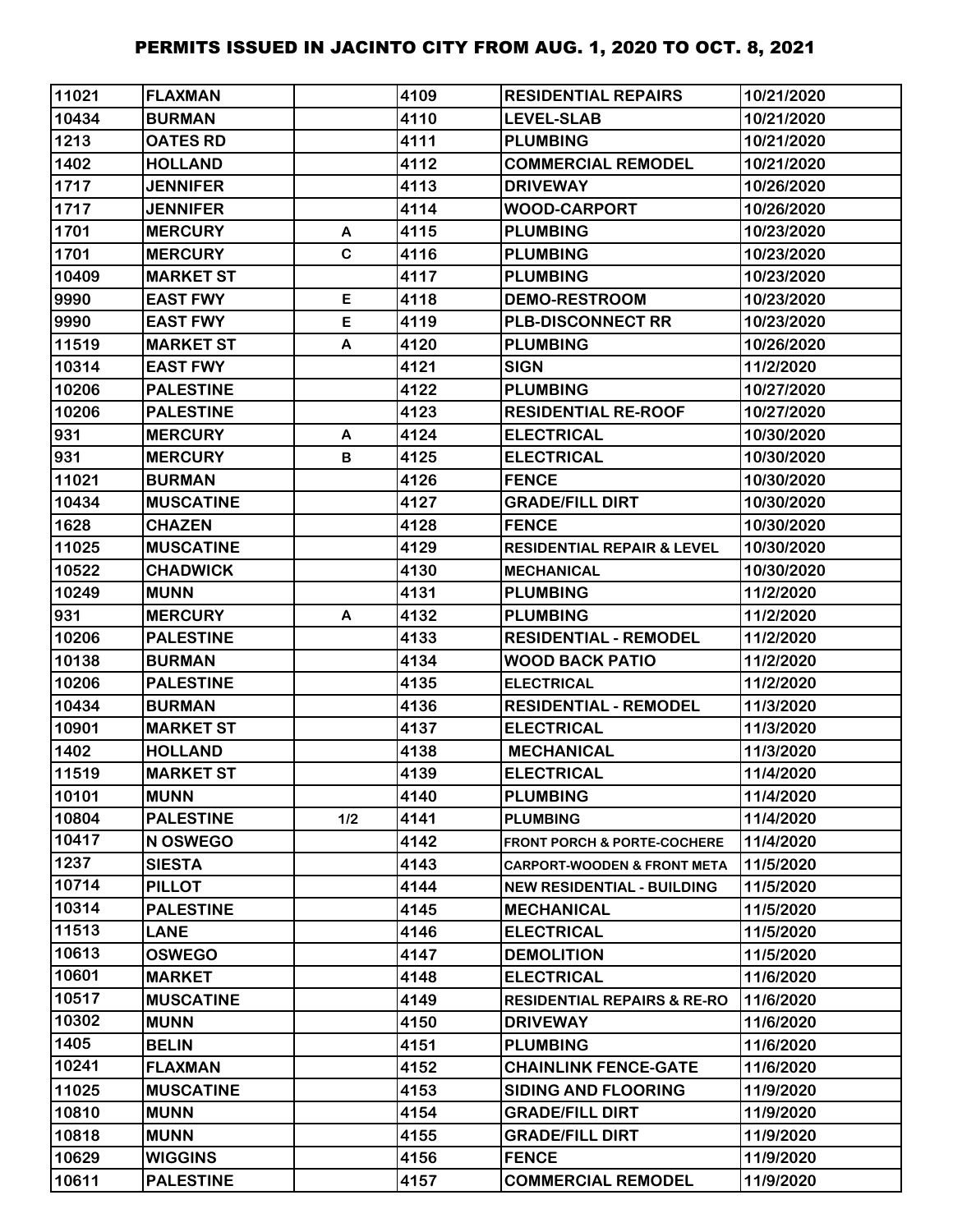| 1522  | <b>CHESTON</b>   |   | 4158  | <b>REPLACE SIDING</b>                 | 11/9/2020  |
|-------|------------------|---|-------|---------------------------------------|------------|
| 10910 | <b>WIGGINS</b>   |   | 4159  | <b>PLUMBING</b>                       | 11/9/2020  |
| 9990  | <b>EAST FWY</b>  | E | 4173  | FIRE PROTECTION(1 SPRINKLER 11/9/2020 |            |
| 10521 | <b>PILLOT</b>    |   | 4174  | <b>FENCE</b>                          | 11/10/2020 |
| 10714 | <b>PILLOT</b>    |   | 4175  | <b>WATER &amp; SEWER DISCONNECT</b>   | 11/10/2020 |
| 1210  | <b>DACUS</b>     |   | 4187  | <b>REPLACE SIDING</b>                 | 11/10/2020 |
| 1521  | <b>JENNIFER</b>  |   | 4188  | <b>RESIDENTIAL RE-ROOF</b>            | 11/10/2020 |
| 11020 | <b>BURMAN</b>    |   | 4191  | <b>PLUMBING</b>                       | 11/11/2020 |
| 1717  | <b>JENNIFER</b>  |   | 4224  | <b>ELECTRICAL</b>                     | 11/12/2020 |
| 10325 | N OSWEGO         |   | 4228  | <b>PLUMBING</b>                       | 11/12/2020 |
| 10326 | <b>WIGGINS</b>   |   | 4239  | <b>ELECTRICAL</b>                     | 11/12/2020 |
| 10714 | <b>PILLOT</b>    |   | 4246  | <b>DEMOLITION</b>                     | 11/13/2020 |
| 10137 | <b>MUNN</b>      |   | 10001 | <b>ELECTRICAL</b>                     | 11/16/2020 |
| 10129 | <b>WIGGINS</b>   |   | 10002 | <b>FENCE</b>                          | 11/17/2020 |
| 10726 | <b>PILLOT</b>    |   | 10003 | <b>PLUMBING</b>                       | 11/17/2020 |
| 1622  | <b>CHESTON</b>   |   | 10004 | <b>PLUMBING</b>                       | 11/16/2020 |
| 10433 | <b>MUNN</b>      |   | 10005 | <b>RESIDENTIAL REPAIRS</b>            | 11/17/2020 |
| 10827 | <b>MUNN</b>      |   | 10006 | <b>ACCESSORY BUILDING-SHED</b>        | 11/17/2020 |
| 10229 | <b>CHADWICK</b>  |   | 10007 | <b>WOOD FENCE</b>                     | 11/17/2020 |
| 10934 | <b>LACROSSE</b>  |   | 10008 | <b>PLUMBING</b>                       | 11/17/2020 |
| 1211  | <b>MERCURY</b>   |   | 10009 | <b>FENCE AND BOLLARDS</b>             | 11/17/2020 |
| 1706  | <b>BELIN</b>     |   | 10010 | <b>CARPORT-WOOD</b>                   | 11/17/2020 |
| 10417 | N OSWEGO         |   | 10011 | <b>RESIDENTIAL RE-ROOF</b>            | 11/18/2020 |
| 10726 | <b>PILLOT</b>    |   | 10012 | <b>PLUMBING</b>                       | 11/18/2020 |
| 11215 | <b>MUNN</b>      |   | 10013 | <b>PLUMBING</b>                       | 11/18/2020 |
| 10942 | <b>VERANO</b>    |   | 10014 | <b>RESIDENTIAL REPAIRS</b>            | 11/18/2020 |
| 10434 | <b>MUSCATINE</b> |   | 10015 | <b>DRIVEWAY</b>                       | 11/19/2020 |
| 10610 | <b>CHADWICK</b>  |   | 10016 | LEVEL BLK & BASE FOUNDATI 11/19/2020  |            |
| 11110 | <b>MUSCATINE</b> |   | 10017 | <b>ACCESSORY BUILDING</b>             | 11/19/2020 |
| 10714 | <b>PILLOT</b>    |   | 10018 | <b>PLUMBING</b>                       | 11/19/2020 |
| 10410 | <b>NORVIC</b>    |   | 10019 | SOLAR PANEL INSTALLATION 1/20/2021    |            |
| 10410 | <b>NORVIC</b>    |   | 10020 | <b>ELECTRICAL</b>                     | 1/20/2021  |
| 11515 | <b>MARKET ST</b> |   | 10021 | <b>ELECTRICAL</b>                     | 11/20/2020 |
| 10206 | <b>MUNN</b>      |   | 10022 | <b>LEVEL</b>                          | 11/20/2020 |
| 1611  | <b>JENNIFER</b>  |   | 10023 | <b>WOOD FENCE</b>                     | 11/20/2020 |
| 1511  | <b>KERBEY</b>    |   | 10024 | <b>REPLACE SIDING</b>                 | 11/23/2020 |
| 10213 | <b>NORVIC</b>    |   | 10025 | <b>ELECTRICAL</b>                     | 11/23/2020 |
| 10434 | <b>MUSCATINE</b> |   | 10026 | 2 GATES                               | 11/23/2020 |
| 10122 | <b>FAIRFAX</b>   |   | 10027 | <b>ELECTRICAL</b>                     | 11/23/2020 |
| 1418  | <b>HOLLAND</b>   |   | 10028 | <b>GRADE/FILL DIRT</b>                | 11/23/2020 |
| 1702  | <b>BELIN</b>     |   | 10029 | <b>REPLACE SIDING</b>                 | 11/23/2020 |
| 1422  | <b>JENNIFER</b>  |   | 10030 | <b>RESIDENTIAL RE-ROOF</b>            | 11/24/2020 |
| 10510 | <b>BURMAN</b>    |   | 10031 | <b>PLUMBING</b>                       | 11/24/2020 |
| 1421  | <b>JENNIFER</b>  |   | 10032 | <b>RESIDENTIAL REPAIRS</b>            | 11/24/2020 |
| 1702  | <b>CHAZEN</b>    |   | 10033 | <b>FENCE</b>                          | 11/25/2020 |
| 10125 | <b>NORVIC</b>    |   | 10034 | <b>RESIDENTIAL REPAIRS</b>            | 11/25/2020 |
| 10810 | <b>LANE</b>      | 5 | 10035 | <b>PLUMBING</b>                       | 11/30/2020 |
| 1434  | <b>BELIN</b>     |   | 10036 | <b>DRIVEWAY</b>                       | 11/30/2020 |
| 11012 | <b>BURMAN</b>    |   | 10037 | <b>GRADE/FILL DIRT</b>                | 11/30/2020 |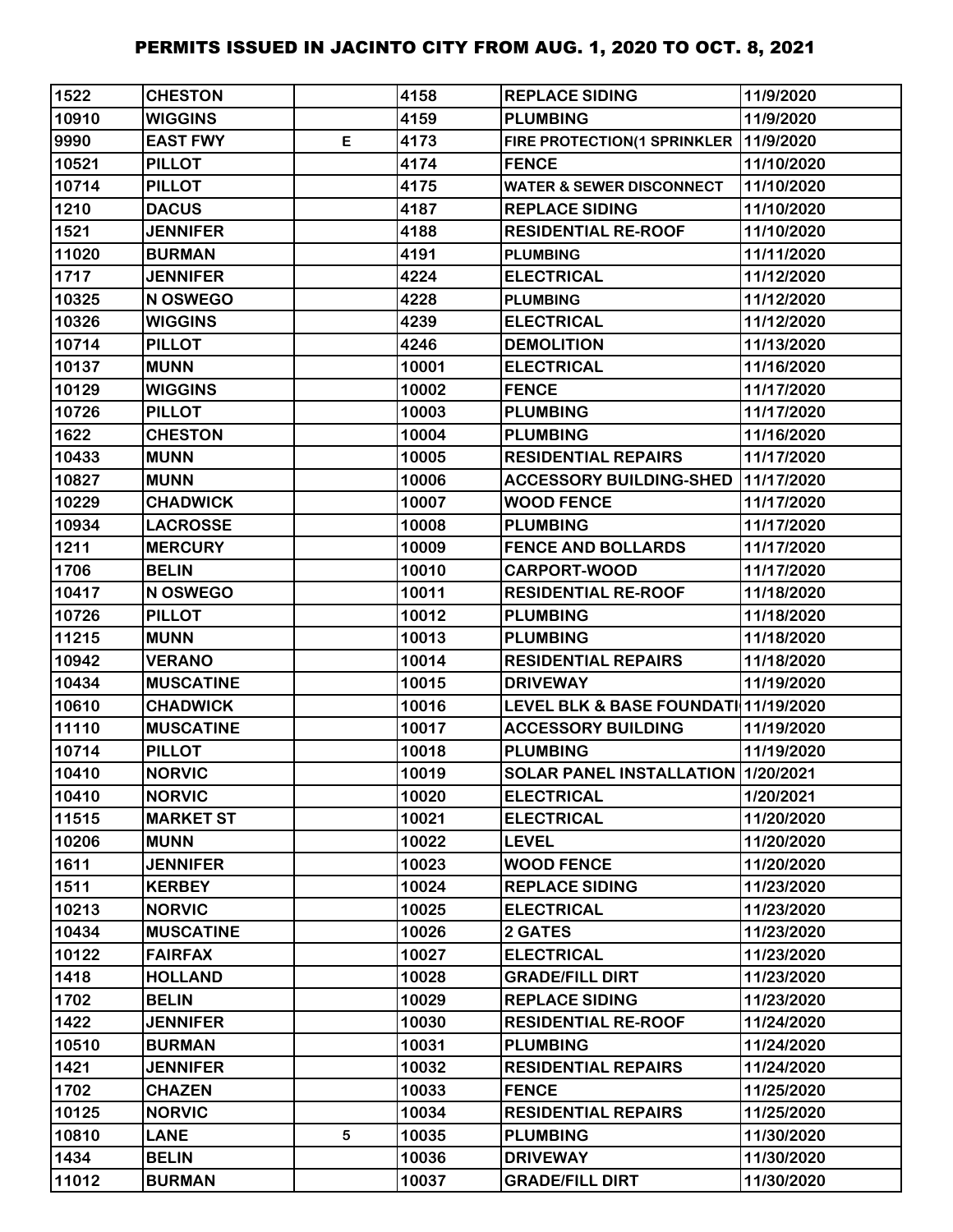| 10129 | <b>PILLOT</b>    | 10038 | <b>RESIDENTIAL RE-ROOF</b>             | 12/1/2020  |
|-------|------------------|-------|----------------------------------------|------------|
| 10333 | <b>LANE</b>      | 10039 | <b>PLUMBING</b>                        | 12/2/2020  |
| 11617 | LORD             | 10040 | <b>ELECTRICAL</b>                      | 12/2/2020  |
| 11407 | <b>MUNN</b>      | 10041 | <b>RESIDENTIAL ADDITION</b>            | 12/3/2020  |
| 11407 | <b>MUNN</b>      | 10042 | <b>PARTIAL DEMOLITION</b>              | 12/3/2020  |
| 10421 | <b>NORVIC</b>    | 10043 | <b>RESIDENTIAL RE-ROOF</b>             | 12/3/2020  |
| 11602 | <b>OGLESBY</b>   | 10044 | <b>CARPORT</b>                         | 12/3/2020  |
| 10402 | <b>MUSCATINE</b> | 10045 | <b>RESIDENTIAL RE-ROOF</b>             | 12/7/2020  |
| 10617 | <b>MUSCATINE</b> | 10046 | <b>RESIDENTIAL REPAIRS</b>             | 12/7/2020  |
| 931   | <b>MERCURY</b>   | 10047 | <b>COMMERCIAL REMODEL</b>              | 12/7/2020  |
| 11025 | <b>BURMAN</b>    | 10048 | <b>FENCE</b>                           | 12/7/2020  |
| 10630 | <b>FLAXMAN</b>   | 10049 | <b>PLUMBING</b>                        | 12/8/2020  |
| 1409  | <b>JENNIFER</b>  | 10050 | <b>PLUMBING</b>                        | 12/8/2020  |
| 10433 | <b>MUNN</b>      | 10051 | <b>PLUMBING</b>                        | 12/9/2020  |
| 10502 | <b>FLAXMAN</b>   | 10052 | <b>ELECTRICAL</b>                      | 12/10/2020 |
| 11301 | <b>MARKET</b>    | 10053 | <b>ELECTRICAL</b>                      | 12/14/2020 |
| 10910 | <b>WIGGINS</b>   | 10054 | <b>ELECTRICAL</b>                      | 12/14/2020 |
| 10730 | <b>NORVIC</b>    | 10055 | <b>RESIDENTIAL RE-ROOF</b>             | 12/14/2020 |
| 11025 | <b>BURMAN</b>    | 10056 | <b>FENCE</b>                           | 12/14/2020 |
| 10326 | <b>WIGGINS</b>   | 10057 | <b>PLUMBING</b>                        | 12/14/2020 |
| 10714 | <b>PILLOT</b>    | 10058 | <b>MECHANICAL</b>                      | 12/15/2020 |
| 1706  | <b>BELIN</b>     | 10059 | <b>DRIVEWAY</b>                        | 12/15/2020 |
| 10524 | <b>MUSCATINE</b> | 10060 | <b>RESIDENTIAL REPAIRS</b>             | 12/15/2020 |
| 10731 | <b>MUNN</b>      | 10061 | <b>ELECTRICAL</b>                      | 12/15/2020 |
| 10714 | <b>PILLOT</b>    | 10062 | <b>ELECTRICAL</b>                      | 12/16/2020 |
| 10714 | <b>PILLOT</b>    | 10063 | <b>MECHANICAL</b>                      | 12/16/2020 |
| 1402  | <b>HOLLAND</b>   | 10064 | <b>PLUMBING</b>                        | 12/16/2020 |
| 10433 | <b>MUNN</b>      | 10065 | <b>RES.-REM:LAUNDRY ROOM &amp; BR</b>  | 12/17/2020 |
| 10722 | <b>BURMAN</b>    | 10066 | <b>RE-ROOF</b>                         | 12/18/2020 |
| 10330 | <b>MUSCATINE</b> | 10067 | <b>CARPORT-METAL</b>                   | 12/18/2020 |
| 10209 | <b>CHADWICK</b>  | 10068 | <b>BACK PORCH</b>                      | 12/18/2020 |
| 11009 | <b>WIGGINS</b>   | 10069 | <b>LEVEL</b>                           | 12/18/2020 |
| 10525 | <b>BURMAN</b>    | 10070 | <b>DEMOLITION-SHED/GARAGE</b>          | 12/18/2020 |
| 10722 | <b>NORVIC</b>    | 10071 | <b>RESIDENTIAL REPAIRS-GARAGE</b>      | 12/18/2020 |
| 10614 | <b>WIGGINS</b>   | 10072 | <b>WOOD FENCE</b>                      | 12/23/2020 |
| 10913 | <b>INVIERNO</b>  | 10073 | RESIDENTIAL REPAIRS & REROO 12/28/2020 |            |
| 10126 | <b>NORVIC</b>    | 10074 | <b>DEMO &amp; NEW SHED ON BLKS</b>     | 12/28/2020 |
| 11009 | <b>LACROSSE</b>  | 10075 | <b>RES. REPAIRS(SHEETROCK&amp;FLOO</b> | 12/28/2020 |
| 10406 | <b>MUSCATINE</b> | 10076 | <b>REROOF</b>                          | 12/29/2020 |
| 10317 | <b>FAIRFAX</b>   | 10077 | RES. REPAIRS(REPLACE FRONT             | 12/30/2020 |
| 11022 | <b>BURMAN</b>    | 10078 | <b>RES- REMODEL (BATHROOM &amp; L</b>  | 12/31/2020 |
| 11022 | <b>BURMAN</b>    | 10079 | <b>PLUMBING</b>                        | 12/31/2020 |
| 10809 | <b>VERANO</b>    | 10080 | <b>RES REMODEL (SOLAR PANEL)</b>       | 12/31/2020 |
| 10809 | <b>VERANO</b>    | 10081 | <b>ELECTRICAL</b>                      | 12/31/2020 |
| 11519 | <b>MARKET ST</b> | 10082 | <b>DRIVEWAY</b>                        | 1/4/2021   |
| 10714 | <b>PILLOT</b>    | 10083 | PAVING (DRIVEWAY NOT TO STR            | 1/4/2021   |
| 10334 | <b>MUSCATINE</b> | 10084 | <b>FENCE REPAIR</b>                    | 1/5/2021   |
| 10302 | <b>FLAXMAN</b>   | 10085 | <b>PLUMBING</b>                        | 1/5/2021   |
| 10324 | <b>PALESTINE</b> | 10086 | <b>ELECTRICAL</b>                      | 1/6/2021   |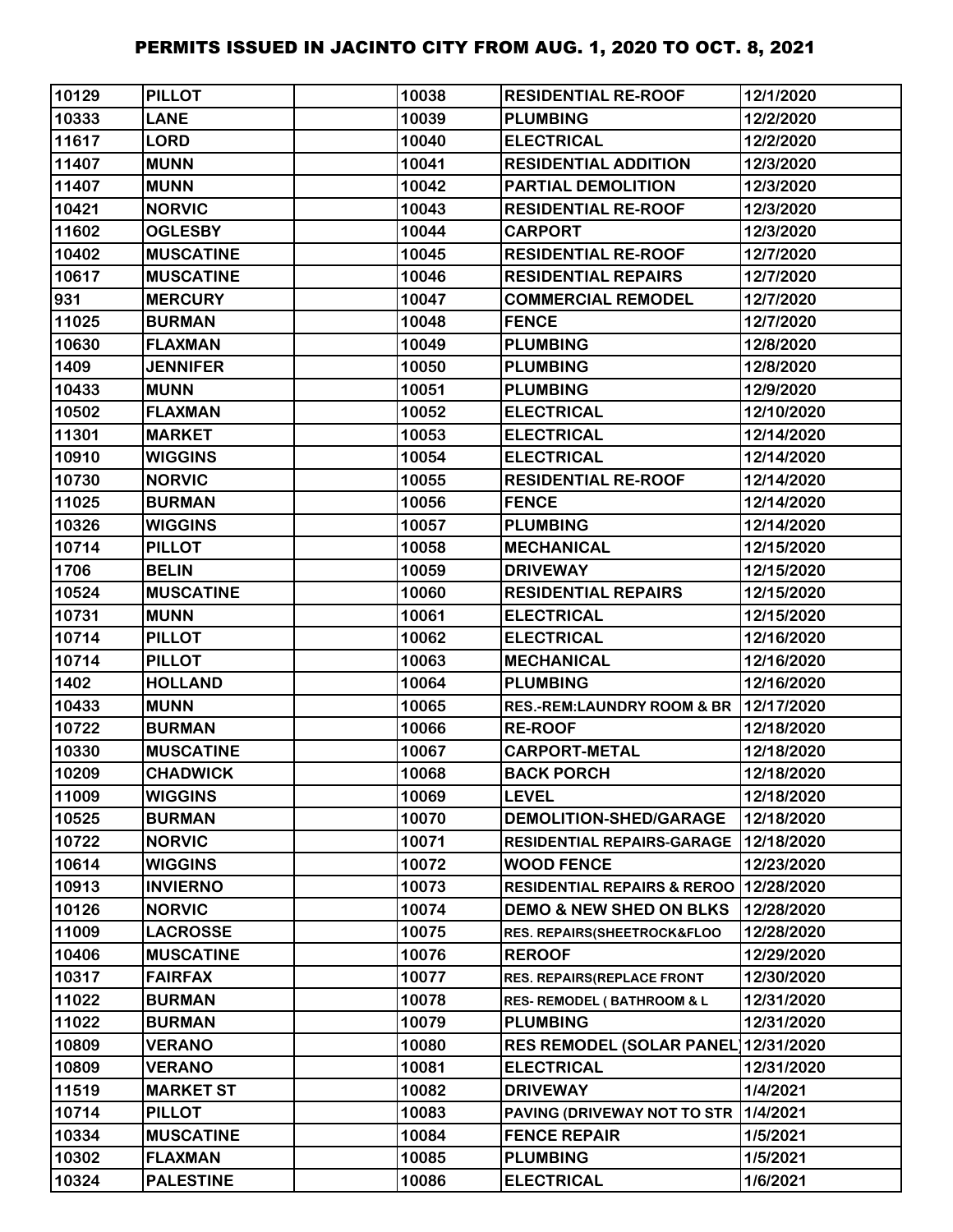| 10617 | <b>LANE</b>       | 10087 | <b>DRIVEWAY</b>                          | 1/7/2021  |
|-------|-------------------|-------|------------------------------------------|-----------|
| 1708  | <b>KERBY</b>      | 10088 | RES. REPAIRS (WOOD SIDING) 1/7/2021      |           |
| 10433 | <b>MUNN</b>       | 10089 | <b>ELECTRICAL</b>                        | 1/7/2021  |
| 10117 | <b>CHADWICK</b>   | 10090 | REROOF ON GARAGE (SHINGLES) 1/8/2021     |           |
| 1315  | <b>HORATIO</b>    | 10091 | PAVING (DRIVEWAY ONLY TO P.              | 1/8/2021  |
| 10221 | <b>CHADWICK</b>   | 10092 | <b>DRIVEWAY</b>                          | 1/8/2021  |
| 1719  | <b>KERBY</b>      | 10093 | <b>FRONT FENCE - IRON BAR</b>            | 1/8/2021  |
| 10913 | <b>INVIERNO</b>   | 10094 | 2 PORCH F & B/BDOOR/REEROOF 1/8/2021     |           |
| 10238 | <b>BURMAN</b>     | 10095 | <b>REROOF</b>                            | 1/12/2021 |
| 10334 | <b>PALESTINE</b>  | 10096 | <b>ELECTRICAL</b>                        | 1/13/2021 |
| 10129 | <b>FLAXMAN</b>    | 10097 | <b>WOOD, PICKET FENCE</b>                | 1/13/2021 |
| 11510 | <b>OXHAM</b>      | 10098 | <b>ACCESSORY BUILDING (SHED)</b>         | 1/13/2021 |
| 9992  | <b>EAST FWY</b>   | 10099 | <b>PLUMBING</b>                          | 1/14/2021 |
| 10530 | <b>MUNN</b>       | 10100 | <b>CARPORT-METAL</b>                     | 1/14/2021 |
| 10534 | <b>BURMAN</b>     | 10101 | <b>RESIDENTIAL REPAIRS</b>               | 1/14/2021 |
| 10909 | <b>INVIERNO</b>   | 10102 | <b>MECHANICAL</b>                        | 1/15/2021 |
| 10324 | <b>PALESTINE</b>  | 10103 | <b>EXHAUST FAN/RESTROOM</b>              | 1/19/2021 |
| 10121 | <b>PALESTINE</b>  | 10104 | <b>IRON &amp; WOOD FENCE</b>             | 1/19/2021 |
| 11502 | <b>CELTIS</b>     | 10105 | <b>ACCESSORY BUILDING ON BLKS</b>        | 1/20/2021 |
| 10330 | <b>N LACROSSE</b> | 10106 | <b>FENCE-IRON BAR</b>                    | 1/20/2021 |
| 10609 | <b>OSWEGO</b>     | 10107 | <b>RESIDENTIAL RE-ROOF</b>               | 1/20/2021 |
| 10405 | <b>FLAXMAN</b>    | 10108 | <b>RESIDENTIAL REPAIRS</b>               | 1/20/2021 |
| 10405 | <b>FLAXMAN</b>    | 10109 | <b>ELECTRICAL</b>                        | 1/20/2021 |
| 10718 | <b>OSWEGO</b>     | 10110 | <b>GRADE/FILL DIRT</b>                   | 1/20/2021 |
| 11602 | <b>LANE</b>       | 10111 | <b>CARPORT</b>                           | 1/21/2021 |
| 10430 | <b>MUSCATINE</b>  | 10112 | <b>NEW RESIDENTIAL - BUILDING</b>        | 1/22/2021 |
| 11215 | <b>MUNN</b>       | 10113 | <b>MECHANICAL</b>                        | 1/25/2021 |
| 10102 | <b>CHADWICK</b>   | 10114 | <b>RESIDENTIAL RE-ROOF</b>               | 1/25/2021 |
| 10101 | <b>FLAXMAN</b>    | 10115 | <b>ELECTRICAL</b>                        | 1/26/2021 |
| 10238 | <b>PALESTINE</b>  | 10116 | <b>PAVING</b>                            | 1/27/2021 |
| 11501 | <b>TILIA</b>      | 10117 | <b>RESIDENTIAL RE-ROOF</b>               | 1/27/2021 |
| 10626 | <b>MUNN</b>       | 10118 | <b>DRIVEWAY</b>                          | 1/27/2021 |
| 10417 | N OSWEGO          | 10119 | <b>GARAGE</b>                            | 1/28/2021 |
| 10241 | <b>PALESTINE</b>  | 10120 | <b>PAVING</b>                            | 1/28/2021 |
| 10821 | <b>VERANO</b>     | 10121 | <b>RESIDENTIAL REPAIRS</b>               | 1/28/2021 |
| 1333  | <b>SHERYL</b>     | 10122 | <b>LEVEL BLOCK &amp; BASE FOUNDATION</b> | 1/28/2021 |
| 10913 | <b>INVIERNO</b>   | 10123 | <b>ELECTRICAL</b>                        | 1/29/2021 |
| 10805 | <b>BURMAN</b>     | 10124 | <b>RESIDENITAL RE-ROOF</b>               | 1/29/2021 |
| 11037 | <b>MARKET</b>     | 10125 | <b>COMMERCIAL REMODEL</b>                | 1/29/2021 |
| 1329  | <b>SHERYL</b>     | 10126 | <b>RESIDENTIAL REPAIRS</b>               | 1/29/2021 |
| 10322 | <b>FAIRFAX</b>    | 10127 | <b>RESIDENTIAL REPAIRS</b>               | 1/29/2021 |
| 10242 | <b>PALESTINE</b>  | 10128 | <b>DRIVEWAY</b>                          | 1/29/2021 |
| 10146 | <b>BURMAN</b>     | 10129 | <b>DEMOLITION</b>                        | 1/29/2021 |
| 10146 | <b>BURMAN</b>     | 10130 | <b>NEW RESIDENTIAL - BUILDING</b>        | 1/29/2021 |
| 10434 | <b>BURMAN</b>     | 10131 | <b>PLUMBING</b>                          | 1/29/2021 |
| 1106  | <b>HOLLAND</b>    | 10132 | <b>FENCE</b>                             | 1/29/2021 |
| 10910 | <b>WIGGINS</b>    | 10133 | <b>MECHANICAL ADITIONS</b>               | 2/1/2021  |
| 10430 | <b>MUSCATINE</b>  | 10134 | <b>PLUMBING</b>                          | 2/2/2021  |
| 11506 | <b>LANE</b>       | 10135 | <b>FENCE</b>                             | 2/3/2021  |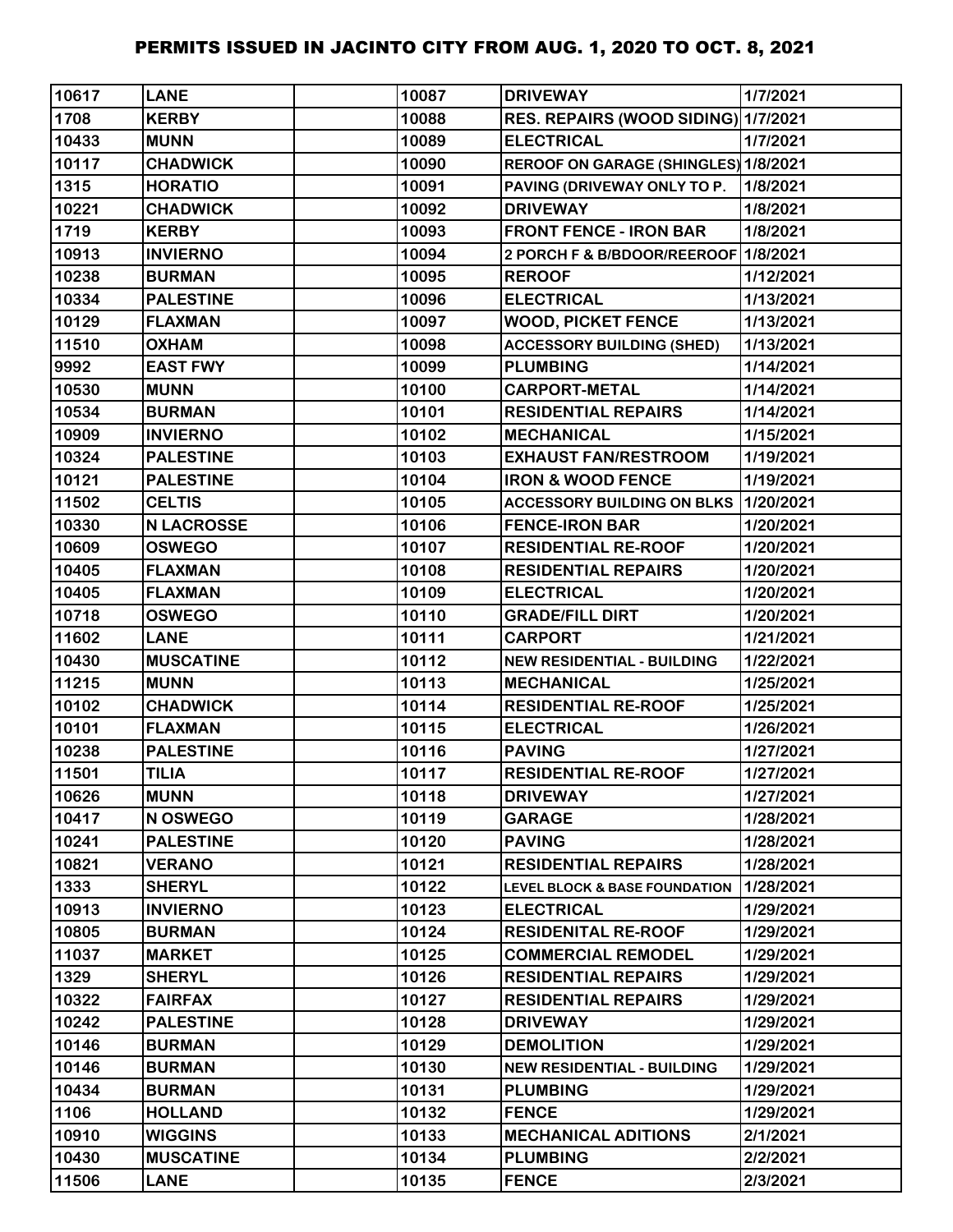| 10146 | <b>FAIRFAX</b>   |     | 10136 | <b>PLUMBING</b>                            | 2/3/2021  |
|-------|------------------|-----|-------|--------------------------------------------|-----------|
| 10142 | <b>FAIRFAX</b>   |     | 10137 | <b>4FT CHAIN LINK FENCE&amp;SIDE W</b>     | 2/3/2021  |
| 10225 | <b>FLAXMAN</b>   |     | 10138 | <b>PLUMBING</b>                            | 2/3/2021  |
| 1407  | <b>MERCURY</b>   |     | 10139 | <b>SIGN</b>                                | 2/3/2021  |
| 11450 | <b>EAST FWY</b>  |     | 10140 | <b>PAVING</b>                              | 2/4/2021  |
| 10434 | <b>BURMAN</b>    |     | 10141 | <b>ELECTRICAL</b>                          | 2/4/2021  |
| 10410 | <b>NORVIC</b>    |     | 10142 | <b>ELECTRICAL</b>                          | 2/5/2021  |
| 10322 | <b>WIGGINS</b>   |     | 10143 | <b>REPLACE WINDOWS</b>                     | 2/8/2021  |
| 1402  | <b>HOLLAND</b>   |     | 10144 | <b>FIRE SUPPRESSION SYSTEM</b>             | 2/8/2021  |
| 1109  | <b>MERCURY</b>   |     | 10145 | <b>COMMERCIAL DRIVEWAY</b>                 | 2/8/2021  |
| 1002  | <b>MERCURY</b>   |     | 10146 | <b>COMMERCIAL BLDG.</b>                    | 2/8/2021  |
| 10713 | <b>CHADWICK</b>  |     | 10147 | <b>PLUMBING</b>                            | 2/9/2021  |
| 10525 | <b>BURMAN</b>    |     | 10148 | <b>NEW RESIDENTIAL - BUILDING 2/9/2021</b> |           |
| 10414 | <b>BURMAN</b>    |     | 10149 | <b>FENCE</b>                               | 2/9/2021  |
| 931   | <b>MERCURY</b>   |     | 10150 | <b>STUCCO SIDING</b>                       | 2/9/2021  |
| 1710  | <b>BELIN</b>     |     | 10151 | <b>DRIVEWAY</b>                            | 2/10/2021 |
| 11102 | <b>EAST FWY</b>  | B   | 10152 | <b>ELECTRICAL</b>                          | 2/11/2021 |
| 10925 | <b>MUSCATINE</b> |     | 10153 | SOLAR PANEL INSTALLATION 2/11/2021         |           |
| 10925 | <b>MUSCATINE</b> |     | 10154 | <b>ELECTRICAL</b>                          | 2/11/2021 |
| 10110 | <b>NORVIC</b>    |     | 10155 | <b>RESIDENTIAL RE-ROOF</b>                 | 2/11/2021 |
| 1406  | <b>HORATIO</b>   | 1/2 | 10156 | <b>ELECTRICAL</b>                          | 2/12/2021 |
| 10709 | <b>NORVIC</b>    |     | 10157 | <b>CARPORT</b>                             | 2/12/2021 |
| 10237 | <b>MARKET</b>    |     | 10158 | <b>FIRE SPRINKLER SYSTEM</b>               | 2/12/2021 |
| 1626  | <b>JENNIFER</b>  |     | 10159 | <b>CARPORT</b>                             | 2/12/2021 |
| 10634 | <b>CHADWICK</b>  |     | 10160 | <b>STORAGE BLDG, PORCH CARPORT</b>         | 2/19/2021 |
| 10620 | <b>OSWEGO</b>    |     | 10161 | <b>PLUMBING</b>                            | 2/19/2021 |
| 10341 | S OSWEGO         |     | 10162 | <b>PLUMBING</b>                            | 2/22/2021 |
| 10603 | <b>LACROSSE</b>  |     | 10163 | <b>PLUMBING</b>                            | 2/22/2021 |
| 10826 | <b>MUSCATINE</b> |     | 10164 | <b>FENCE-WOOD</b>                          | 2/22/2021 |
| 11022 | <b>INVIERNO</b>  |     | 10165 | <b>PAVING</b>                              | 2/22/2021 |
| 10918 | <b>PALESTINE</b> |     | 10166 | <b>PAVING</b>                              | 2/24/2021 |
| 10809 | <b>VERANO</b>    |     | 10167 | <b>ELECTRICAL</b>                          | 2/24/2021 |
| 10149 | <b>NORVIC</b>    |     | 10168 | <b>PLUMBING</b>                            | 2/24/2021 |
| 10121 | <b>FLAXMAN</b>   |     | 10169 | <b>PLUMBING</b>                            | 2/25/2021 |
| 10822 | <b>BURMAN</b>    |     | 10170 | <b>PLUMBING</b>                            | 2/25/2021 |
| 10422 | S OSWEGO         |     | 10171 | <b>RESIDENTIAL REPAIR</b>                  | 2/25/2021 |
| 1713  | <b>CHAZEN</b>    |     | 10172 | <b>RESIDENTIAL RE-ROOF</b>                 | 3/1/2021  |
| 10341 | <b>LANE</b>      |     | 10173 | <b>ELECTRICAL</b>                          | 3/1/2021  |
| 10433 | <b>CHADWICK</b>  |     | 10174 | <b>RESIDENTIAL RE-ROOF</b>                 | 3/1/2021  |
| 10934 | <b>LANE</b>      |     | 10175 | <b>RESIDENTIAL REPAIR</b>                  | 3/1/2021  |
| 10825 | <b>INVIERNO</b>  |     | 10176 | <b>ELECTRICAL</b>                          | 3/2/2021  |
| 10134 | <b>PALESTINE</b> |     | 10177 | <b>RESIDENTIAL REPAIR</b>                  | 3/2/2021  |
| 10110 | <b>PILLOT</b>    |     | 10178 | <b>DRIVEWAY</b>                            | 3/2/2021  |
| 10341 | <b>S OSWEGO</b>  |     | 10179 | <b>PLUMBING</b>                            | 3/2/2021  |
| 10822 | <b>BURMAN</b>    |     | 10180 | <b>HOUSE DEMOLITION</b>                    | 3/2/2021  |
| 1109  | <b>SIESTA</b>    |     | 10181 | <b>ELECTRICAL</b>                          | 3/3/2021  |
| 1114  | <b>DACUS</b>     |     | 10182 | PORCH & RES. REPAIRS                       | 3/3/2021  |
| 10146 | <b>BURMAN</b>    |     | 10183 | <b>WATER &amp; SEWER DISCONNECT</b>        | 3/4/2021  |
| 11602 | <b>LANE</b>      |     | 10184 | DRIVEWAY AND PAVING                        | 3/4/2021  |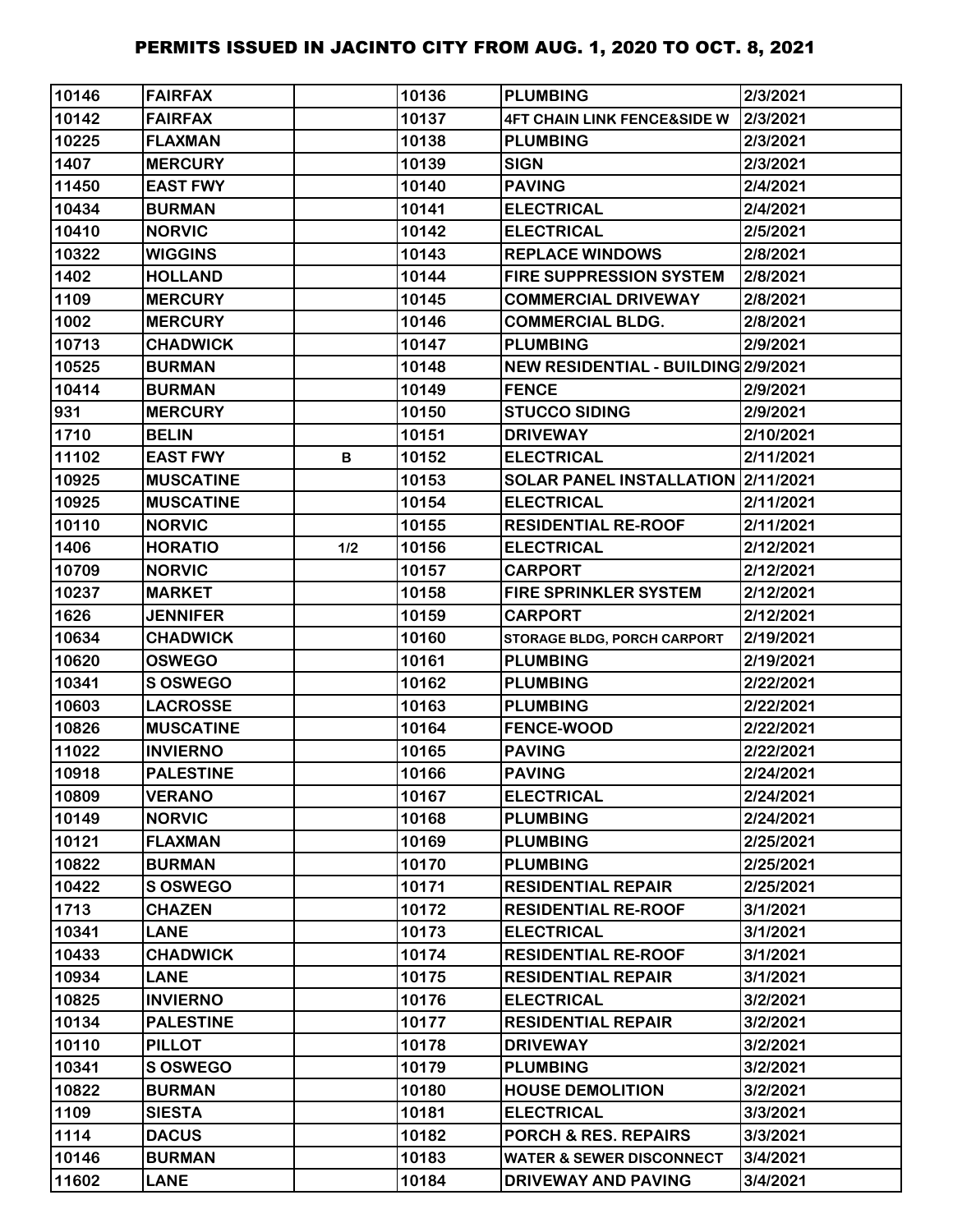| 10222 | <b>FAIRFAX</b>    | 10186 | <b>PLUMBING</b>                        | 3/4/2021  |
|-------|-------------------|-------|----------------------------------------|-----------|
| 11450 | <b>EAST FWY</b>   | 10187 | <b>ELECTRICAL</b>                      | 3/5/2021  |
| 1705  | <b>SERPENTINE</b> | 10188 | <b>FENCE</b>                           | 3/5/2021  |
| 931   | <b>MERCURY</b>    | 10189 | <b>DRIVEWAY</b>                        | 3/5/2021  |
| 10313 | <b>CHADWICK</b>   | 10190 | <b>DRIVEWAY</b>                        | 3/5/2021  |
| 10922 | <b>LACROSSE</b>   | 10191 | <b>DRIVEWAY</b>                        | 3/5/2021  |
| 11605 | <b>LANE</b>       | 10192 | <b>FENCE</b>                           | 3/5/2021  |
| 10925 | <b>MUSCATINE</b>  | 10193 | <b>ELECTRICAL</b>                      | 3/8/2021  |
| 10209 | <b>CHADWICK</b>   | 10194 | <b>PAVING</b>                          | 3/8/2021  |
| 10346 | <b>MUNN</b>       | 10195 | <b>METAL CARPORT</b>                   | 3/8/2021  |
| 10614 | <b>MUSCATINE</b>  | 10196 | <b>DRIVEWAY</b>                        | 3/8/2021  |
| 10913 | <b>OSWEGO</b>     | 10197 | <b>PLUMBING</b>                        | 3/8/2021  |
| 11505 | <b>OGLESBY</b>    | 10198 | <b>RESIDENTIAL ADD.</b>                | 3/10/2021 |
| 9990  | <b>EAST FWY</b>   | 10199 | <b>PLUMBING FIRE LI</b>                | 3/10/2021 |
| 9990  | <b>EAST FWY</b>   | 10200 | <b>PLUMBING</b>                        | 3/10/2021 |
| 10346 | <b>CHADWICK</b>   | 10201 | <b>FENCE</b>                           | 3/10/2021 |
| 10102 | <b>BURMAN</b>     | 10202 | <b>PLUMBING</b>                        | 3/11/2021 |
| 10134 | <b>BURMAN</b>     | 10203 | <b>DRIVEWAY</b>                        | 3/11/2021 |
| 1506  | <b>CHESTON</b>    | 10204 | <b>NEW RESIDENTIAL</b>                 | 3/11/2021 |
| 10906 | <b>FLAXMAN</b>    | 10205 | <b>REPLACE SIDING &amp;</b>            | 3/12/2021 |
| 10620 | <b>OSWEGO</b>     | 10206 | <b>RES. REP.-DAMAGE</b>                | 3/12/2021 |
| 11519 | <b>MARKET ST</b>  | 10207 | 6' FENCE                               | 3/12/2021 |
| 10614 | <b>MUSCATINE</b>  | 10208 | <b>DRIVEWAY AND SIDEWALK</b>           | 3/12/2021 |
| 10137 | <b>CHADWICK</b>   | 10209 | <b>PAVING</b>                          | 3/12/2021 |
| 10410 | <b>N LACROSSE</b> | 10210 | <b>RESIDENTIAL REPAIRS-SIDING</b>      | 3/15/2021 |
| 10245 | <b>FLAXMAN</b>    | 10211 | ACCESSORY BUILDING-SHED ON 3/15/2021   |           |
| 10910 | <b>FLAXMAN</b>    | 10212 | REPLACE SIDING AND WINDOWS 3/16/2021   |           |
| 10417 | S OSWEGO          | 10213 | <b>CARPORT</b>                         | 3/16/2021 |
| 10626 | <b>CHADWICK</b>   | 10214 | <b>RESIDENTIAL REPAIRS</b>             | 3/16/2021 |
| 931   | <b>MERCURY</b>    | 10215 | <b>COMMERCIAL DRIVEWAY ON DACU</b>     | 3/16/2021 |
| 10620 | <b>OSWEGO</b>     | 10216 | <b>PLUMBING</b>                        | 3/16/2021 |
| 10925 | <b>WIGGINS</b>    | 10217 | <b>PLUMBING</b>                        | 3/17/2021 |
| 10338 | <b>MUNN</b>       | 10218 | <b>DRIVEWAY</b>                        | 3/17/2021 |
| 10602 | <b>FAIRFAX</b>    | 10219 | <b>RESD REPAIRS- SIDING&amp; WINDO</b> | 3/17/2021 |
| 10413 | <b>CHADWICK</b>   | 10220 | <b>REROOF OF GARAGE</b>                | 3/18/2021 |
| 11519 | <b>MARKET ST</b>  | 10221 | <b>MECHANICAL</b>                      | 3/19/2021 |
| 10118 | <b>CHADWICK</b>   | 10222 | <b>FENCE</b>                           | 3/19/2021 |
| 10426 | <b>PALESTINE</b>  | 10223 | <b>RESIDENTIAL REPAIRS</b>             | 3/19/2021 |
| 1533  | <b>JENNIFER</b>   | 10224 | <b>RESIDENTIAL REPAIRS</b>             | 3/19/2021 |
| 1618  | <b>JENNIFER</b>   | 10225 | <b>RESIDENTIAL REPAIRS</b>             | 3/22/2021 |
| 10341 | <b>SOSWEGO</b>    | 10226 | <b>ELECTRICAL</b>                      | 3/22/2021 |
| 1521  | <b>SERPENTINE</b> | 10227 | <b>PLUMBING</b>                        | 3/22/2021 |
| 11510 | <b>OXHAM</b>      | 10228 | <b>ELECTRICAL</b>                      | 3/22/2021 |
| 10509 | <b>LANE</b>       | 10229 | <b>FENCE-METAL</b>                     | 3/23/2021 |
| 11026 | <b>MUSCATINE</b>  | 10230 | <b>RESIDENTIAL REPAIRS</b>             | 3/23/2021 |
| 10626 | <b>GARBER</b>     | 10231 | <b>DRIVEWAY</b>                        | 3/24/2021 |
| 10934 | <b>OSWEGO</b>     | 10232 | <b>PAVING</b>                          | 3/24/2021 |
| 1613  | <b>CASPERSON</b>  | 10233 | <b>RESIDENTIAL REPAIRS-WINDOWS</b>     | 3/25/2021 |
| 10121 | <b>CHADWICK</b>   | 10234 | <b>RESIDENTIAL REPAIRS-WINDOWS</b>     | 3/25/2021 |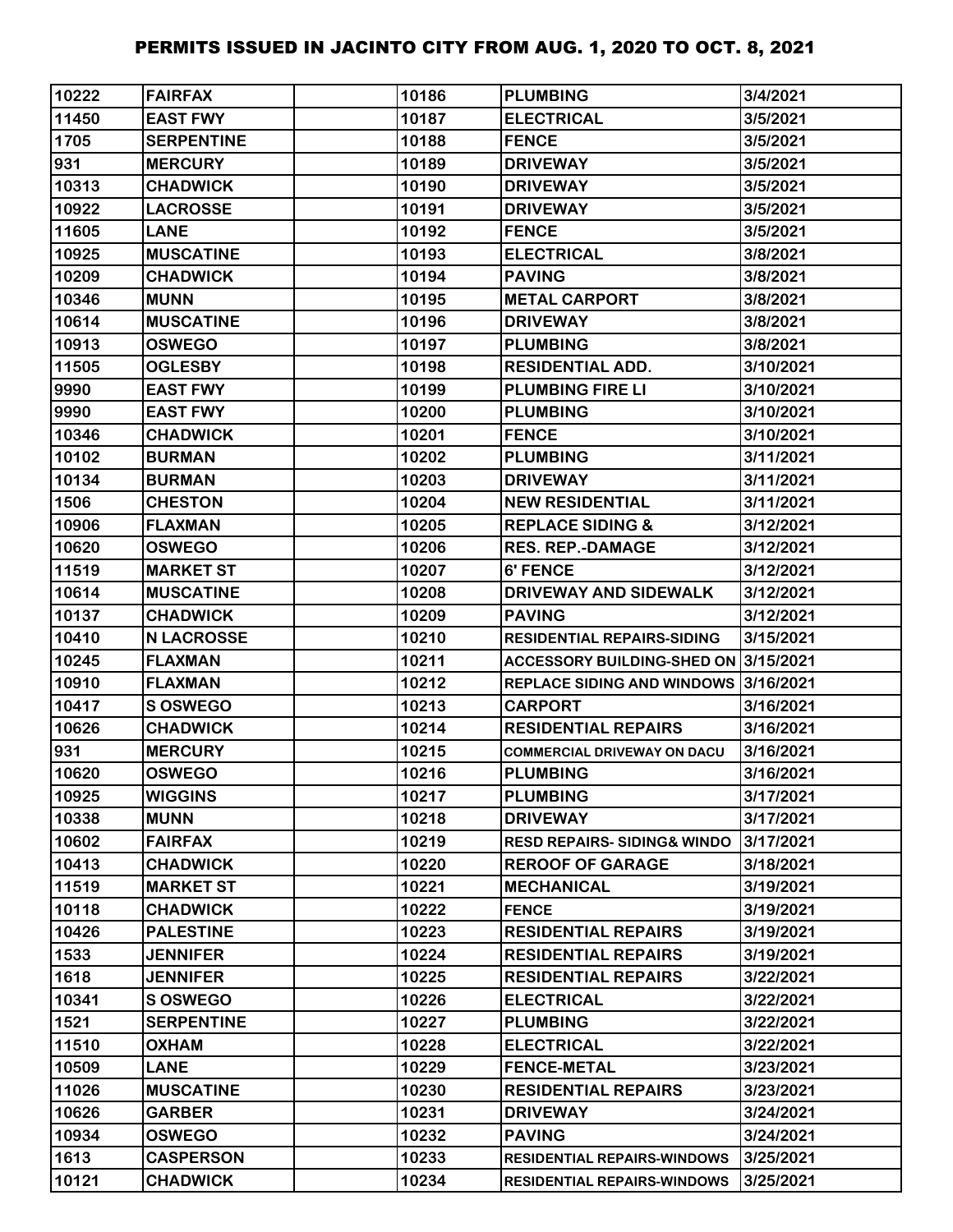| 10229 | <b>NORVIC</b>    |                    | 10235 | <b>PLUMBING</b>                           | 3/25/2021 |
|-------|------------------|--------------------|-------|-------------------------------------------|-----------|
| 10205 | <b>CHADWICK</b>  |                    | 10236 | <b>ELECTRICAL</b>                         | 3/26/2021 |
| 10146 | <b>BURMAN</b>    |                    | 10237 | <b>PLUMBING</b>                           | 3/29/2021 |
| 11026 | <b>LACROSSE</b>  |                    | 10238 | <b>RESIDENTIAL RE-ROOF</b>                | 3/29/2021 |
| 11602 | <b>OXHAM</b>     |                    | 10239 | <b>PAVING</b>                             | 3/29/2021 |
| 1709  | <b>CASPERSON</b> |                    | 10240 | <b>ACCESSORY BUILDING-SHED</b>            | 3/30/2021 |
| 1709  | <b>CASPERSON</b> |                    | 10241 | <b>MECHANICAL</b>                         | 3/30/2021 |
| 11505 | <b>OXHAM</b>     |                    | 10242 | <b>CARPORT</b>                            | 3/30/2021 |
| 10122 | <b>PALESTINE</b> |                    | 10243 | <b>RESIDENTIAL RE-ROOF</b>                | 3/30/2021 |
| 1109  | <b>MERCURY</b>   |                    | 10244 | <b>FENCE</b>                              | 3/30/2021 |
| 10238 | <b>NORVIC</b>    |                    | 10245 | <b>REPLACE SIDING</b>                     | 3/31/2021 |
| 10706 | <b>LANE</b>      |                    | 10246 | <b>DRIVEWAY</b>                           | 4/1/2021  |
| 10617 | <b>MUSCATINE</b> |                    | 10247 | <b>BLOCK AND BASE LEVEL</b>               | 4/1/2021  |
| 1713  | <b>CASPERSON</b> |                    | 10248 | <b>DRIVEWAY</b>                           | 4/1/2021  |
| 10310 | <b>WIGGINS</b>   |                    | 10249 | <b>PAVING</b>                             | 4/1/2021  |
| 11519 | <b>MARKET ST</b> |                    | 10250 | <b>PLUMBING</b>                           | 4/5/2021  |
| 11001 | <b>MUSCATINE</b> |                    | 10251 | <b>ELECTRICAL</b>                         | 4/5/2021  |
| 11005 | <b>MUSCATINE</b> |                    | 10252 | <b>ELECTRICAL</b>                         | 4/5/2021  |
| 1610  | <b>CASPERSON</b> |                    | 10253 | <b>DRIVEWAY</b>                           | 4/5/2021  |
| 10602 | <b>WIGGINS</b>   |                    | 10254 | <b>FENCE AND REPLACE SIDING 14/6/2021</b> |           |
| 1702  | <b>CHESTON</b>   |                    | 10255 | <b>REROOF</b>                             | 4/6/2021  |
| 10505 | <b>CHADWICK</b>  |                    | 10256 | <b>DRIVEWAY</b>                           | 4/6/2021  |
| 10314 | <b>EAST FWY</b>  |                    | 10257 | <b>ELECTRICAL</b>                         | 4/6/2021  |
| 11510 | <b>FLAXMAN</b>   |                    | 10258 | <b>PLUMBING</b>                           | 4/6/2021  |
| 10802 | <b>MUSCATINE</b> |                    | 10259 | <b>DRIVEWAY</b>                           | 4/7/2021  |
| 10241 | <b>PALESTINE</b> |                    | 10260 | <b>RESIDENTIAL REPAIRS</b>                | 4/7/2021  |
| 10121 | <b>CHADWICK</b>  |                    | 10261 | <b>RES-REMODEL</b>                        | 4/8/2021  |
| 1626  | <b>JENNIFER</b>  |                    | 10263 | <b>ELECTRICAL</b>                         | 4/8/2021  |
| 10521 | <b>NORVIC</b>    |                    | 10264 | <b>FOUNDATION LEVEL</b>                   | 4/9/2021  |
| 10117 | <b>RUMAR</b>     |                    | 10265 | <b>ACCESSORY BLDG</b>                     | 4/9/2021  |
| 10930 | <b>BURMAN</b>    |                    | 10266 | <b>FENCE</b>                              | 4/9/2021  |
| 10510 | <b>WIGGINS</b>   |                    | 10267 | <b>RESIDENTIAL REPAIRS</b>                | 4/9/2021  |
| 10425 | <b>WIGGINS</b>   |                    | 10268 | <b>FENCE</b>                              | 4/9/2021  |
| 1709  | <b>CASPERSON</b> |                    | 10269 | <b>ELECTRICAL</b>                         | 4/12/2021 |
| 10606 | <b>WIGGINS</b>   |                    | 10270 | <b>DRIVEWAY</b>                           | 4/12/2021 |
| 1702  | <b>JENNIFER</b>  |                    | 10271 | <b>PLUMBING</b>                           | 4/12/2021 |
| 10405 | <b>MUSCATINE</b> |                    | 10272 | <b>WOOD FENCE</b>                         | 4/12/2021 |
| 10629 | <b>FLAXMAN</b>   |                    | 10273 | <b>SHED REPAIRS</b>                       | 4/12/2021 |
| 10205 | <b>PILLOT</b>    |                    | 10274 | <b>CHAINLINK &amp; WOOD FENCE</b>         | 4/12/2021 |
| 10138 | <b>PILLOT</b>    |                    | 10275 | <b>DRIVEWAY</b>                           | 4/13/2021 |
| 10425 | <b>BURMAN</b>    |                    | 10276 | <b>DRIVEWAY</b>                           | 4/13/2021 |
| 1606  | <b>JENNIFER</b>  |                    | 10277 | <b>REROOF</b>                             | 4/13/2021 |
| 10511 | <b>LACROSSE</b>  |                    | 10278 | <b>COMM. REMODEL</b>                      | 4/14/2021 |
| 10511 | <b>LACROSSE</b>  | TB1685-33/34 10279 |       | <b>COMM. REMODEL</b>                      | 4/14/2021 |
| 10511 | <b>LACROSSE</b>  | TB1685-33/34 10280 |       | <b>COMM. REMODEL</b>                      | 4/14/2021 |
| 10511 | <b>LACROSSE</b>  | TB272-31/32 10281  |       | <b>COMM. REMODEL</b>                      | 4/14/2021 |
| 10511 | <b>LACROSSE</b>  | TB272-31/32 10282  |       | <b>COMM. REMODEL</b>                      | 4/14/2021 |
| 10511 | <b>LACROSSE</b>  | TB243-29/30        | 10283 | <b>COMM. REMODEL</b>                      | 4/14/2021 |
| 10511 | <b>LACROSSE</b>  | TB243-29/30 10284  |       | <b>COMM. REMODEL</b>                      | 4/14/2021 |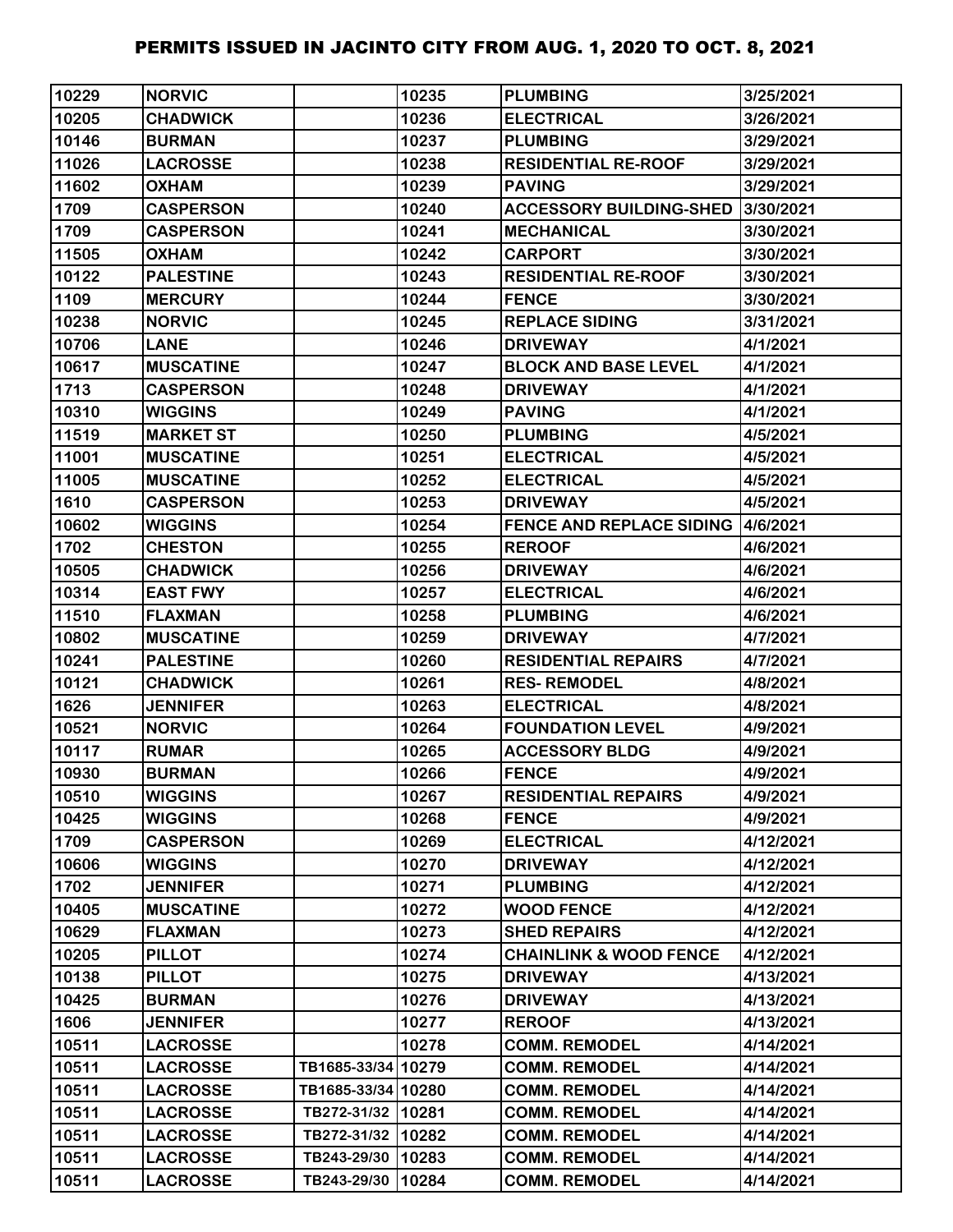| 10511 | <b>LACROSSE</b>  |                    | 10285 | <b>COMM. REMODEL</b>               | 4/14/2021 |
|-------|------------------|--------------------|-------|------------------------------------|-----------|
| 10511 | <b>LACROSSE</b>  | 27/28              | 10286 | <b>COMM. REMODEL</b>               | 4/14/2021 |
| 10511 | <b>LACROSSE</b>  | TB900-26           | 10287 | <b>COMM. REMODEL</b>               | 4/14/2021 |
| 10511 | <b>LACROSSE</b>  | TB900-26           | 10288 | <b>COMM. REMODEL</b>               | 4/14/2021 |
| 10511 | <b>LACROSSE</b>  | TB2457-39/40 10289 |       | <b>COMM. REMODEL</b>               | 4/14/2021 |
| 10918 | <b>VERANO</b>    |                    | 10290 | <b>REROOF</b>                      | 4/15/2021 |
| 10905 | <b>VERANO</b>    |                    | 10291 | <b>METAL CARPORT</b>               | 4/15/2021 |
| 11515 | <b>MARKET</b>    |                    | 10292 | <b>MECHANICAL</b>                  | 4/15/2021 |
| 1610  | <b>BURMAN</b>    |                    | 10293 | <b>RES.REPAIRS</b>                 | 4/15/2021 |
| 1317  | <b>BELIN</b>     |                    | 10294 | <b>INGROUND POOL</b>               | 4/16/2021 |
| 10201 | <b>FLAXMAN</b>   |                    | 10295 | <b>WOOD-FENCE</b>                  | 4/16/2021 |
| 10714 | <b>PILLOT</b>    |                    | 10296 | <b>WOOD FENCE</b>                  | 4/16/2021 |
| 10118 | <b>WIGGINS</b>   |                    | 10297 | <b>RES.REPAIRS</b>                 | 4/19/2021 |
| 10213 | <b>NORVIC</b>    |                    | 10298 | <b>PLUMBING</b>                    | 4/19/2021 |
| 1335  | <b>HORATIO</b>   |                    | 10299 | <b>DEMO.SHED</b>                   | 4/19/2021 |
| 1734  | <b>BELIN</b>     |                    | 10300 | <b>DRIVEWAY</b>                    | 4/20/2021 |
| 1717  | <b>JENNIFER</b>  |                    | 10302 | PATIO, ROOF DECK STRUCTUI4/20/2021 |           |
| 1506  | <b>CHESTON</b>   |                    | 10303 | <b>PLUMBING</b>                    | 4/21/2021 |
| 10146 | <b>BURMAN</b>    |                    | 10304 | <b>MECHANICAL</b>                  | 4/21/2021 |
| 10202 | <b>PALESTINE</b> |                    | 10305 | <b>FENCE</b>                       | 4/21/2021 |
| 10330 | <b>MUNN</b>      |                    | 10306 | <b>RESIDENTIAL RE-ROOF</b>         | 4/21/2021 |
| 10409 | <b>BURMAN</b>    |                    | 10307 | <b>PLUMBING</b>                    | 4/22/2021 |
| 11502 | <b>CELTIS</b>    |                    | 10308 | <b>DRIVEWAY</b>                    | 4/23/2021 |
| 1526  | <b>BELIN</b>     |                    | 10309 | <b>DRIVEWAY</b>                    | 4/23/2021 |
| 10146 | <b>BURMAN</b>    |                    | 10310 | <b>ELECTRICAL</b>                  | 4/23/2021 |
| 1702  | <b>JENNIFER</b>  |                    | 10311 | <b>MECHANICAL</b>                  | 4/23/2021 |
| 10441 | N OSWEGO         |                    | 10312 | <b>REPLACE SIDING &amp; TRIM</b>   | 4/23/2021 |
| 11020 | <b>BURMAN</b>    |                    | 10313 | <b>PLUMBING</b>                    | 4/27/2021 |
| 10122 | <b>BURMAN</b>    |                    | 10315 | <b>RESIDENTIAL RE-ROOF</b>         | 4/27/2021 |
| 921   | <b>AKRON</b>     |                    | 10316 | <b>RIGHT OF WAY</b>                | 4/27/2021 |
| 11519 | <b>MARKET ST</b> |                    | 10317 | <b>RIGHT OF WAY</b>                | 4/27/2021 |
| 10401 | <b>MUNN</b>      |                    | 10318 | <b>RESIDENTIAL RE-ROOF</b>         | 4/27/2021 |
| 11519 | <b>MARKET ST</b> |                    | 10319 | <b>PLUMBING</b>                    | 4/29/2021 |
| 10409 | <b>BURMAN</b>    |                    | 10320 | <b>DEMOLITION</b>                  | 4/29/2021 |
| 931   | <b>MERCURY</b>   |                    | 10321 | <b>COMMERCIAL REMODEL</b>          | 5/3/2021  |
| 11602 | <b>SEAGRAM</b>   |                    | 10322 | RES.REP.(ROOF & B.PORCH FI5/3/2021 |           |
| 11505 | <b>OXHAM</b>     |                    | 10323 | <b>DRIVEWAY, PAVING &amp; GATE</b> | 5/3/2021  |
| 10237 | <b>MARKET</b>    |                    | 10324 | <b>PLUMBING</b>                    | 5/4/2021  |
| 1625  | <b>JENNIFER</b>  |                    | 10325 | <b>PLUMBING</b>                    | 5/4/2021  |
| 1506  | <b>CHESTON</b>   |                    | 10326 | <b>MECHANICAL</b>                  | 5/4/2021  |
| 10529 | <b>LACROSSE</b>  |                    | 10327 | <b>ELECTRICAL</b>                  | 5/4/2021  |
| 1434  | <b>HORATIO</b>   |                    | 10328 | <b>PLUMBING</b>                    | 5/4/2021  |
| 10425 | <b>CHADWICK</b>  |                    | 10329 | <b>DRIVEWAY</b>                    | 5/4/2021  |
| 10606 | <b>WIGGINS</b>   |                    | 10330 | <b>FENCE</b>                       | 5/4/2021  |
| 10938 | <b>LACROSSE</b>  |                    | 10331 | <b>RESIDENTIAL - REMODEL</b>       | 5/5/2021  |
| 10638 | <b>FAIRFAX</b>   |                    | 10332 | <b>FENCE-WOOD</b>                  | 5/5/2021  |
| 10702 | <b>NORVIC</b>    |                    | 10333 | <b>REROOF</b>                      | 5/6/2021  |
| 10201 | <b>PALESTINE</b> |                    | 10334 | <b>RESIDENTIAL REPAIRS</b>         | 5/6/2021  |
| 10706 | <b>FLAXMAN</b>   |                    | 10335 | <b>PAVING</b>                      | 5/6/2021  |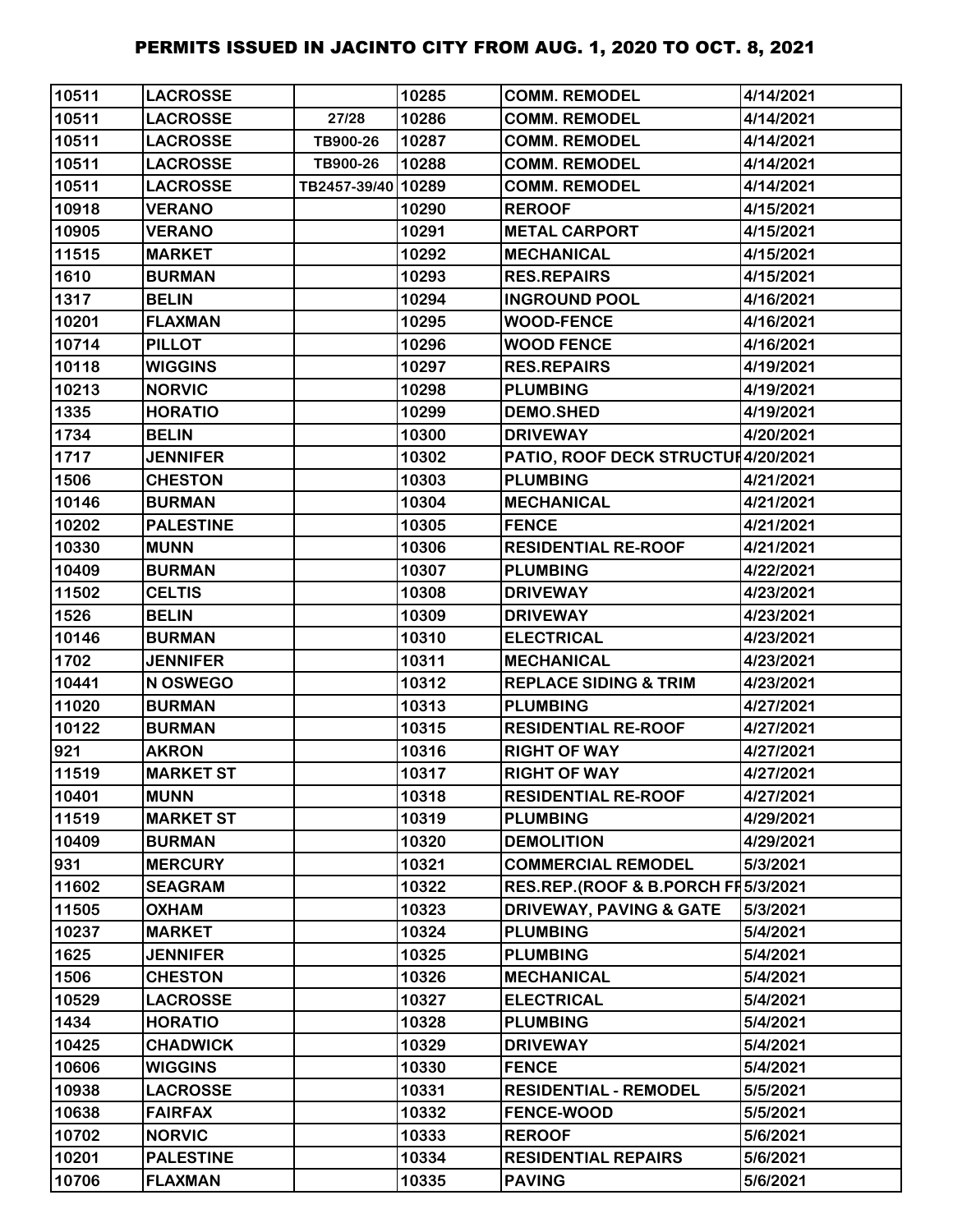| 11030           | <b>VERANO</b>     | 10336 | <b>RESIDENTIAL RE-ROOF</b>               | 5/6/2021  |
|-----------------|-------------------|-------|------------------------------------------|-----------|
| 10505           | <b>PALESTINE</b>  | 10337 | <b>FENCE &amp; GATE</b>                  | 5/6/2021  |
| 10319           | <b>PALESTINE</b>  | 10338 | COM REMODEL-REROOF & PAINT 5/7/2021      |           |
| 1426            | <b>HORATIO</b>    | 10339 | <b>DEMOLITION-SHED</b>                   | 5/7/2021  |
| 10534           | <b>PALESTINE</b>  | 10340 | <b>FENCE-GATE</b>                        | 5/7/2021  |
| 10610           | <b>BURMAN</b>     | 10341 | <b>RES. ADDITION(BEDROOM-ON SL</b>       | 5/11/2021 |
| 1506            | <b>CHESTON</b>    | 10342 | <b>ELECTRICAL</b>                        | 5/11/2021 |
| 11505           | <b>OGLESBY</b>    | 10343 | <b>ELECTRICAL</b>                        | 5/11/2021 |
| 10714           | <b>GARBER LN</b>  | 10344 | <b>NEW WINDOWS</b>                       | 5/12/2021 |
| 10102           | <b>FAIRFAX</b>    | 10345 | <b>ACCESSORY BUILDING</b>                | 5/12/2021 |
| 10434           | <b>PILLOT</b>     | 10346 | <b>ELECTRICAL</b>                        | 5/13/2021 |
| 10918           | <b>FLAXMAN</b>    | 10347 | <b>4FT TALL PICKET FENCE</b>             | 5/13/2021 |
| 10345           | <b>N LACROSSE</b> | 10348 | <b>RESIDENTIAL RE-ROOF</b>               | 5/13/2021 |
| 10237           | <b>MARKET</b>     | 10349 | <b>MECHANICAL</b>                        | 5/14/2021 |
| 1702            | <b>JENNIFER</b>   | 10350 | <b>DRIVEWAY</b>                          | 5/14/2021 |
| 11518           | <b>CELTIS</b>     | 10351 | <b>PLUMBING</b>                          | 5/14/2021 |
| 10209           | <b>RUMAR</b>      | 10352 | <b>GAZEBO</b>                            | 5/14/2021 |
| 11009           | <b>WIGGINS</b>    | 10353 | <b>PLUMBING</b>                          | 5/17/2021 |
| 10433           | <b>LANE</b>       | 10354 | <b>LEVEL BLOCK &amp; BASE FOUNDATION</b> | 5/17/2021 |
| 10501           | <b>WIGGINS</b>    | 10355 | <b>RESIDENTIAL RE-ROOF</b>               | 5/17/2021 |
| 10824           | <b>INVIERNO</b>   | 10356 | <b>LEVEL BLK &amp; BASE AND ADDITION</b> | 5/17/2021 |
| 10510           | <b>CHADWICK</b>   | 10357 | <b>DRIVEWAY</b>                          | 5/18/2021 |
| 10345           | <b>LANE</b>       | 10358 | <b>RESIDENTIAL ADDITION</b>              | 5/18/2021 |
| 10533           | <b>BURMAN</b>     | 10359 | <b>FENCE &amp; RESIDENTIAL REPAIRS</b>   | 5/18/2021 |
| 11013           | <b>VERANO</b>     | 10360 | <b>LEVEL BLK &amp; BASE AND RE-ROOF</b>  | 5/18/2021 |
| 10909           | <b>OSWEGO</b>     | 10361 | <b>RESIDENTIAL REPAIRS</b>               | 5/18/2021 |
| 1705            | <b>SERPENTINE</b> | 10362 | <b>GENERATOR</b>                         | 5/19/2021 |
| 1705            | <b>SERPENTINE</b> | 10363 | <b>ELECTRICAL</b>                        | 5/19/2021 |
| 1705            | <b>SERPENTINE</b> | 10364 | <b>PLUMBING</b>                          | 5/19/2021 |
| 10225           | <b>MUNN</b>       | 10365 | <b>WOOD FENCE</b>                        | 5/20/2021 |
| 10517           | <b>CHADWICK</b>   | 10366 | <b>RESIDENTIAL RE-ROOF</b>               | 5/19/2021 |
| 1317            | <b>BELIN</b>      | 10367 | <b>PLUMBING</b>                          | 5/20/2021 |
| 11513           | <b>SEAGRAM</b>    | 10368 | <b>ACCESORY BUILDING</b>                 | 5/21/2021 |
| 10337           | <b>PILLOT</b>     | 10369 | <b>PAVING</b>                            | 5/21/2021 |
| 1627            | <b>CHAZEN</b>     | 10370 | <b>RESIDENTIAL RE-ROOF</b>               | 5/21/2021 |
| 10510           | <b>FLAXMAN</b>    | 10371 | <b>FENCE</b>                             | 5/21/2021 |
| 10909           | <b>INVIERNO</b>   | 10372 | <b>RESIDENTIAL RE-ROOF</b>               | 6/4/2021  |
| 10727           | <b>MUNN</b>       | 10373 | <b>DRIVEWAY</b>                          | 5/25/2021 |
| 10402           | <b>FLAXMAN</b>    | 10374 | <b>RES.REP (WINDOWS)</b>                 | 5/26/2021 |
| SC <sub>2</sub> | <b>BURMAN</b>     | 10375 | <b>ELECTRICAL</b>                        | 5/26/2021 |
| 10117           | <b>LANE</b>       | 10376 | <b>RES.REM.(SOLAR PANELS)</b>            | 5/26/2021 |
| 10117           | <b>LANE</b>       | 10377 | <b>ELECTRICAL</b>                        | 5/26/2021 |
| 10425           | <b>PILLOT</b>     | 10378 | <b>REROOF</b>                            | 5/26/2021 |
| 10346           | <b>MUNN</b>       | 10379 | <b>REROOF</b>                            | 5/26/2021 |
| 1022            | <b>AKRON</b>      | 10380 | <b>REROOF</b>                            | 5/26/2021 |
| 10922           | <b>LACROSSE</b>   | 10381 | <b>DRIVEWAY</b>                          | 5/27/2021 |
| 10713           | <b>FAIRFAX</b>    | 10382 | <b>ELECTRICAL</b>                        | 5/28/2021 |
| 1406            | <b>BELIN</b>      | 10383 | <b>GENERATOR</b>                         | 5/28/2021 |
| 1406            | <b>BELIN</b>      | 10384 | <b>ELECTRICAL</b>                        | 5/28/2021 |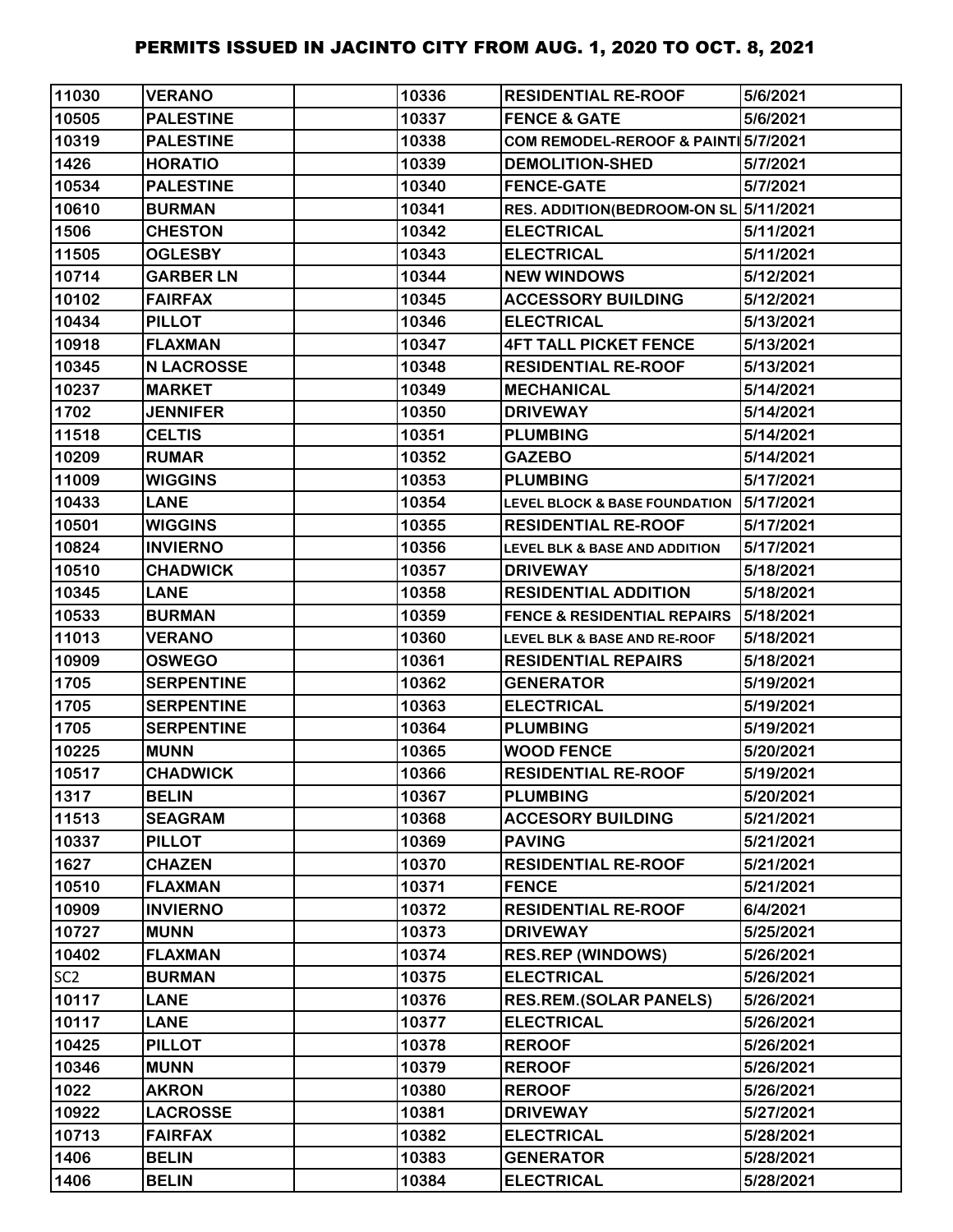| 1506  | <b>CHESTON</b>    |     | 10385 | <b>DRIVEWAY</b>                       | 5/28/2021 |
|-------|-------------------|-----|-------|---------------------------------------|-----------|
| 1701  | <b>CHAZEN</b>     |     | 10386 | PAVING(WALKWAY&PATIO)                 | 5/28/2021 |
| 10429 | <b>LANE</b>       |     | 10387 | <b>PLUMBING</b>                       | 5/28/2021 |
| 10702 | <b>BURMAN</b>     |     | 10388 | <b>REPLACE SIDING</b>                 | 6/1/2021  |
| 10502 | <b>PILLOT</b>     |     | 10389 | <b>DRIVEWAY</b>                       | 6/1/2021  |
| 1006  | <b>DACUS</b>      |     | 10390 | <b>PLUMBING</b>                       | 6/1/2021  |
| 10638 | <b>FAIRFAX</b>    |     | 10391 | <b>PAVING</b>                         | 6/1/2021  |
| 11419 | <b>MUNN</b>       |     | 10392 | <b>PLUMBING</b>                       | 6/2/2021  |
| 11030 | <b>VERANO</b>     |     | 10393 | <b>PATIO</b>                          | 6/2/2021  |
| 11037 | <b>MARKET</b>     |     | 10394 | <b>ELECTRICAL</b>                     | 6/3/2021  |
| 11618 | <b>SEAGRAM</b>    |     | 10395 | <b>DRIVEWAY</b>                       | 6/3/2021  |
| 11110 | <b>MUSCATINE</b>  |     | 10396 | <b>RESIDENTIAL REPAIRS</b>            | 6/3/2021  |
| 10533 | <b>WIGGINS</b>    |     | 10397 | <b>ELECTRICAL</b>                     | 6/4/2021  |
| 10533 | <b>WIGGINS</b>    |     | 10398 | SOLAR PANEL INSTALLATION 6/4/2021     |           |
| 10426 | <b>PALESTINE</b>  |     | 10399 | <b>GRADE/FILL DIRT</b>                | 6/4/2021  |
| 10213 | <b>BURMAN</b>     |     | 10400 | <b>ELECTRICAL</b>                     | 6/7/2021  |
| 11510 | <b>OXHAM</b>      |     | 10401 | <b>MECHANICAL</b>                     | 6/7/2021  |
| 1501  | <b>MERCURY</b>    |     | 10402 | <b>ELECTRICAL</b>                     | 6/7/2021  |
| 1006  | <b>DACUS</b>      |     | 10403 | <b>DEMOLITION-HOUSE</b>               | 6/8/2021  |
| 931   | <b>MERCURY</b>    | В   | 10404 | <b>ELECTRICAL</b>                     | 6/9/2021  |
| 931   | <b>MERCURY</b>    | A   | 10405 | ELECTRICAL #4124                      | 6/9/2021  |
| 10434 | <b>BURMAN</b>     |     | 10406 | <b>MECHANICAL</b>                     | 6/9/2021  |
| 10237 | <b>MARKET</b>     |     | 10407 | PLUMBING 4" FIRE LINE                 | 6/9/2021  |
| 10309 | <b>PILLOT</b>     |     | 10408 | <b>PLUMBING</b>                       | 6/9/2021  |
| 10121 | <b>CHADWICK</b>   |     | 10409 | <b>ELECTRICAL</b>                     | 6/9/2021  |
| 10245 | <b>MUNN</b>       |     | 10410 | <b>DRIVEWAY</b>                       | 6/9/2021  |
| 1729  | <b>JENNIFER</b>   |     | 10411 | <b>REROOF AND REPAIR FENCE</b>        | 6/10/2021 |
| 10804 | <b>MUNN</b>       |     | 10412 | <b>ELECTRICAL</b>                     | 6/10/2021 |
| 1704  | <b>HOLLAND#1</b>  |     | 10413 | <b>GAS TEST</b>                       | 6/10/2021 |
| 10402 | <b>SLACROSSE</b>  |     | 10414 | <b>REROOF</b>                         | 6/10/2021 |
| 10329 | <b>NORVIC</b>     |     | 10415 | <b>PLUMBING</b>                       | 6/10/2021 |
| 10117 | <b>LANE</b>       |     | 10416 | <b>DRIVEWAY</b>                       | 6/10/2021 |
| 10334 | <b>N LACROSSE</b> |     | 10417 | <b>RESIDENTIAL REPAIRS</b>            | 6/10/2021 |
| 11211 | <b>MUNN</b>       |     | 10418 | <b>PAVING CRUSHED ASPHALT</b>         | 6/11/2021 |
| 10222 | <b>WIGGINS</b>    |     | 10419 | <b>RESIDENTIAL RE-ROOF</b>            | 6/14/2021 |
| 1522  | <b>CHESTON</b>    |     | 10420 | <b>RESIDENTIAL RE-ROOF</b>            | 6/14/2021 |
| 1501  | <b>SERPENTINE</b> |     | 10421 | <b>RESIDENTIAL RE-ROOF</b>            | 6/15/2021 |
| 10301 | <b>FAIRFAX</b>    |     | 10422 | <b>RESIDENTIAL RE-ROOF</b>            | 6/15/2021 |
| 1406  | <b>BELIN</b>      |     | 10423 | <b>PLUMBING</b>                       | 6/16/2021 |
| 10511 | <b>LACROSSE</b>   | 239 | 10424 | <b>ELECTRICAL</b>                     | 6/16/2021 |
| 10511 | <b>LACROSSE</b>   | 240 | 10425 | <b>ELECTRICAL</b>                     | 6/16/2021 |
| 10511 | <b>LACROSSE</b>   | 228 | 10426 | <b>ELECTRICAL</b>                     | 6/16/2021 |
| 10511 | <b>LACROSSE</b>   |     | 10427 | <b>ELECTRICAL</b>                     | 6/16/2021 |
| 11121 | <b>MARKET D</b>   |     | 10428 | <b>COMMERCIAL RE-ROOF</b>             | 6/16/2021 |
| 10337 | <b>BURMAN</b>     |     | 10429 | <b>FENCE</b>                          | 6/16/2021 |
| 10201 | <b>PALESTINE</b>  |     | 10430 | <b>ELECTRICAL</b>                     | 6/17/2021 |
| 10611 | <b>PALESTINE</b>  |     | 10431 | PARTIAL DEMOLITION BACK BLD 6/17/2021 |           |
| 10326 | <b>PALESTINE</b>  | В   | 10432 | <b>ELECTRICAL</b>                     | 6/17/2021 |
| 10209 | <b>RUMAR</b>      |     | 10433 | <b>WOOD SHED</b>                      | 6/18/2021 |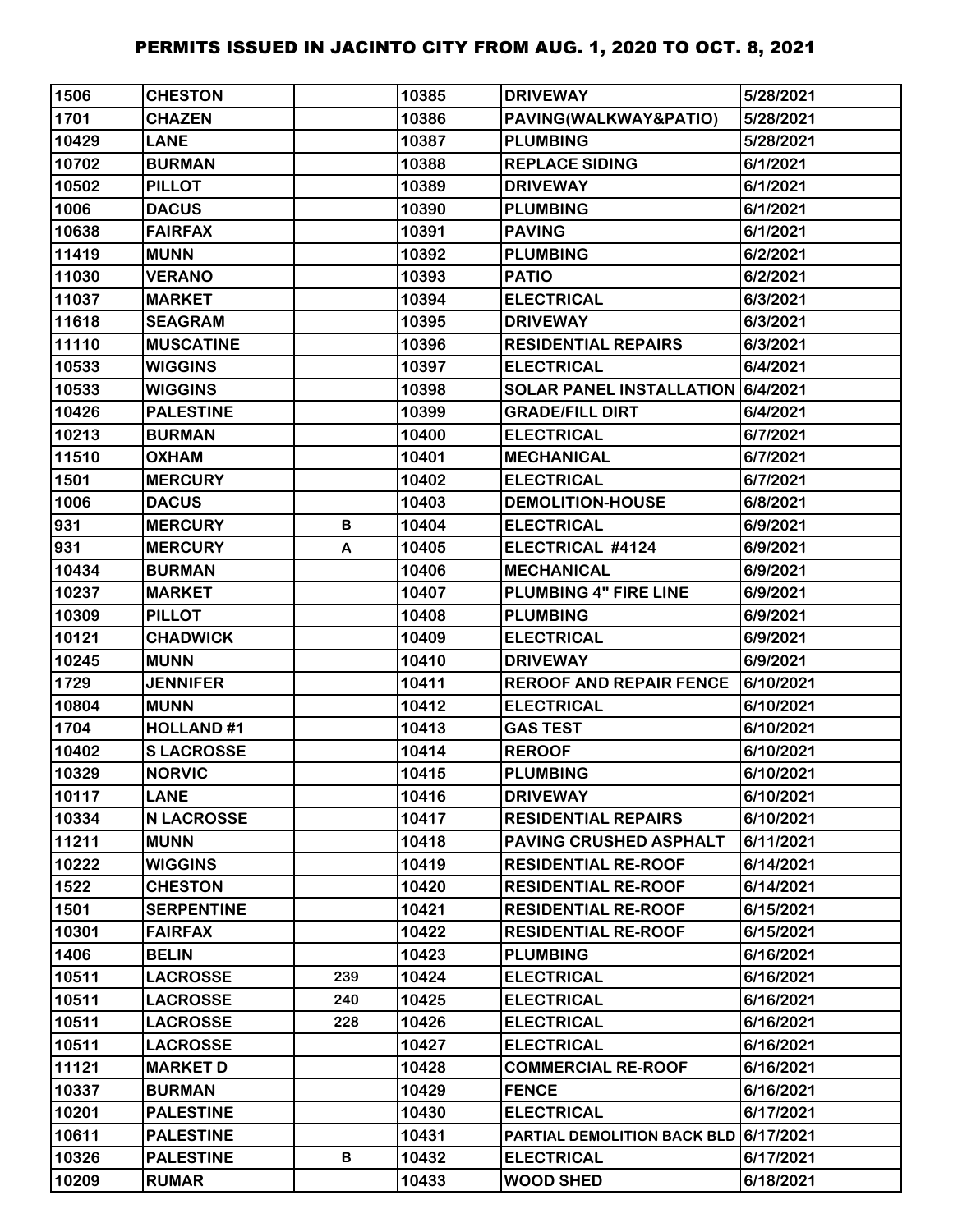| 10102 | <b>NORVIC</b>       |             | 10434 | <b>RES.RE-ROOF</b>                            | 6/21/2021 |
|-------|---------------------|-------------|-------|-----------------------------------------------|-----------|
| 10206 | <b>FLAXMAN</b>      |             | 10435 | <b>WOOD FENCE</b>                             | 6/21/2021 |
| 1611  | <b>JENNIFER</b>     |             | 10436 | <b>FENCE</b>                                  | 6/21/2021 |
| 1418  | <b>JENNIFER</b>     |             | 10437 | <b>PLB</b>                                    | 6/23/2021 |
| 10309 | <b>PILLOT</b>       |             | 10438 | <b>ELEC</b>                                   | 6/23/2021 |
| 10610 | <b>BURMAN</b>       |             | 10439 | <b>PLB</b>                                    | 6/24/2021 |
| 10613 | <b>FAIRFAX</b>      |             | 10440 | <b>LEVEL-BLK &amp; BASE</b>                   | 6/25/2021 |
| 1418  | <b>HORATIO</b>      |             | 10441 | <b>DRIVEWAY &amp; METAL CARPORT6/25/2021</b>  |           |
| 10606 | <b>PILLOT</b>       |             | 10443 | <b>PAVING</b>                                 | 6/25/2021 |
| 10630 | <b>FLAXMAN</b>      |             | 10444 | <b>PLB</b>                                    | 6/25/2021 |
| 1113  | <b>SIESTA</b>       |             | 10445 | <b>PLB</b>                                    | 6/25/2021 |
| 10438 | <b>MUSCATINE</b>    |             | 10446 | <b>PAVING</b>                                 | 6/25/2021 |
| 10145 | <b>MUNN</b>         |             | 10447 | <b>WOOD FENCE</b>                             | 6/25/2021 |
| 10217 | <b>PILLOT</b>       |             | 10448 | <b>WOOD FENCE</b>                             | 6/25/2021 |
| 10430 | <b>MUSCATINE</b>    |             | 10449 | <b>MECHANICAL</b>                             | 6/25/2021 |
| 10617 | <b>FLAXMAN</b>      |             | 10450 | <b>RESIDENTIAL RE-ROOF</b>                    | 6/28/2021 |
| 9990  | <b>EAST FWY</b>     |             | 10451 | STORM DAMAGE DEMOLITION 6/29/2021             |           |
| 11030 | <b>VERANO</b>       |             | 10452 | <b>CARPORT</b>                                | 6/29/2021 |
| 10910 | <b>MUNN</b>         |             | 10453 | <b>ELECTRICAL</b>                             | 6/30/2021 |
| 10618 | <b>PILLOT</b>       |             | 10454 | <b>PAVING</b>                                 | 7/1/2021  |
| 10506 | <b>WIGGINS</b>      |             | 10455 | PORCH AND RES. RE-ROOF                        | 7/1/2021  |
| 10134 | <b>PILLOT</b>       |             | 10456 | <b>FENCE</b>                                  | 7/1/2021  |
| 1722  | <b>CHAZEN</b>       |             | 10457 | <b>REPAIR PORCH &amp; SHED</b>                | 7/1/2021  |
| 10309 | <b>PILLOT</b>       |             | 10458 | <b>DEMOLITION OF GARAGE</b>                   | 7/1/2021  |
| 10138 | <b>MUSCATINE</b>    |             | 10459 | <b>ELECTRICAL</b>                             | 7/2/2021  |
| 10911 | <b>MUNN</b>         |             | 10460 | <b>CARPORT</b>                                | 7/2/2021  |
| 10417 | N OSWEGO            |             | 10461 | <b>FENCE</b>                                  | 7/2/2021  |
| 10625 | <b>NORVIC</b>       |             | 10462 | <b>RESIDENTIAL REPAIRS</b>                    | 7/6/2021  |
| 10625 | <b>NORVIC</b>       |             | 10463 | <b>PLUMBING</b>                               | 7/6/2021  |
| 10314 | <b>FLAXMAN</b>      |             | 10464 | <b>RESIDENTIAL RE-ROOF</b>                    | 7/6/2021  |
| 9990  | <b>EAST FREEWAY</b> | C.          | 10465 | <b>ELECTRICAL</b>                             | 7/7/2021  |
| 9701  | <b>MARKET</b>       |             | 10466 | <b>ELECTRICAL</b>                             | 7/7/2021  |
| 10521 | <b>WIGGINS</b>      |             | 10467 | <b>REPLACE SIDING AND WINDOV 7/7/2021</b>     |           |
| 10129 | <b>FAIRFAX</b>      |             | 10468 | <b>RESIDENTIAL RE-ROOF</b>                    | 7/7/2021  |
| 10414 | <b>FLAXMAN</b>      |             | 10469 | <b>RESIDENTIAL RE-ROOF</b>                    | 7/7/2021  |
| 10414 | <b>SLACROSSE</b>    |             | 10470 | <b>RESIDENTIAL ADDITION &amp; POR7/7/2021</b> |           |
| 10733 | <b>BURMAN</b>       |             | 10471 | <b>PAVING</b>                                 | 7/8/2021  |
| 9990  | <b>EAST FWY</b>     | B           | 10472 | <b>PLUMBING</b>                               | 7/8/2021  |
| 1317  | <b>SERPENTINE</b>   |             | 10473 | <b>RESIDENTIAL RE-ROOF</b>                    | 7/9/2021  |
| 10430 | <b>MUSCATINE</b>    |             | 10474 | <b>ELECTRICAL</b>                             | 7/9/2021  |
| 10430 | <b>PALESTINE</b>    |             | 10475 | <b>BRICK SIDING</b>                           | 7/9/2021  |
| 9990  | <b>EAST FWY</b>     |             | 10476 | <b>COMMERCIAL REMODEL</b>                     | 7/12/2021 |
| 10613 | <b>MUSCATINE</b>    |             | 10477 | <b>ELECTRICAL</b>                             | 7/12/2021 |
| 10309 | <b>PILLOT</b>       |             | 10478 | <b>FENCE</b>                                  | 7/12/2021 |
| 10941 | <b>VERANO</b>       |             | 10479 | <b>REROOF</b>                                 | 7/13/2021 |
| 11618 | <b>SEAGRAM</b>      |             | 10480 | <b>RESIDENTIAL REPAIRS</b>                    | 7/13/2021 |
| 918   | <b>MERCURY</b>      | $\mathbf 1$ | 10481 | <b>COMMERCIAL REMODEL</b>                     | 7/13/2021 |
| 1702  | <b>BELIN</b>        |             | 10482 | <b>RESIDENTIAL ADDITION</b>                   | 7/13/2021 |
| 10129 | <b>CHADWICK</b>     |             | 10483 | <b>RESIDENTIAL RE-ROOF</b>                    | 7/14/2021 |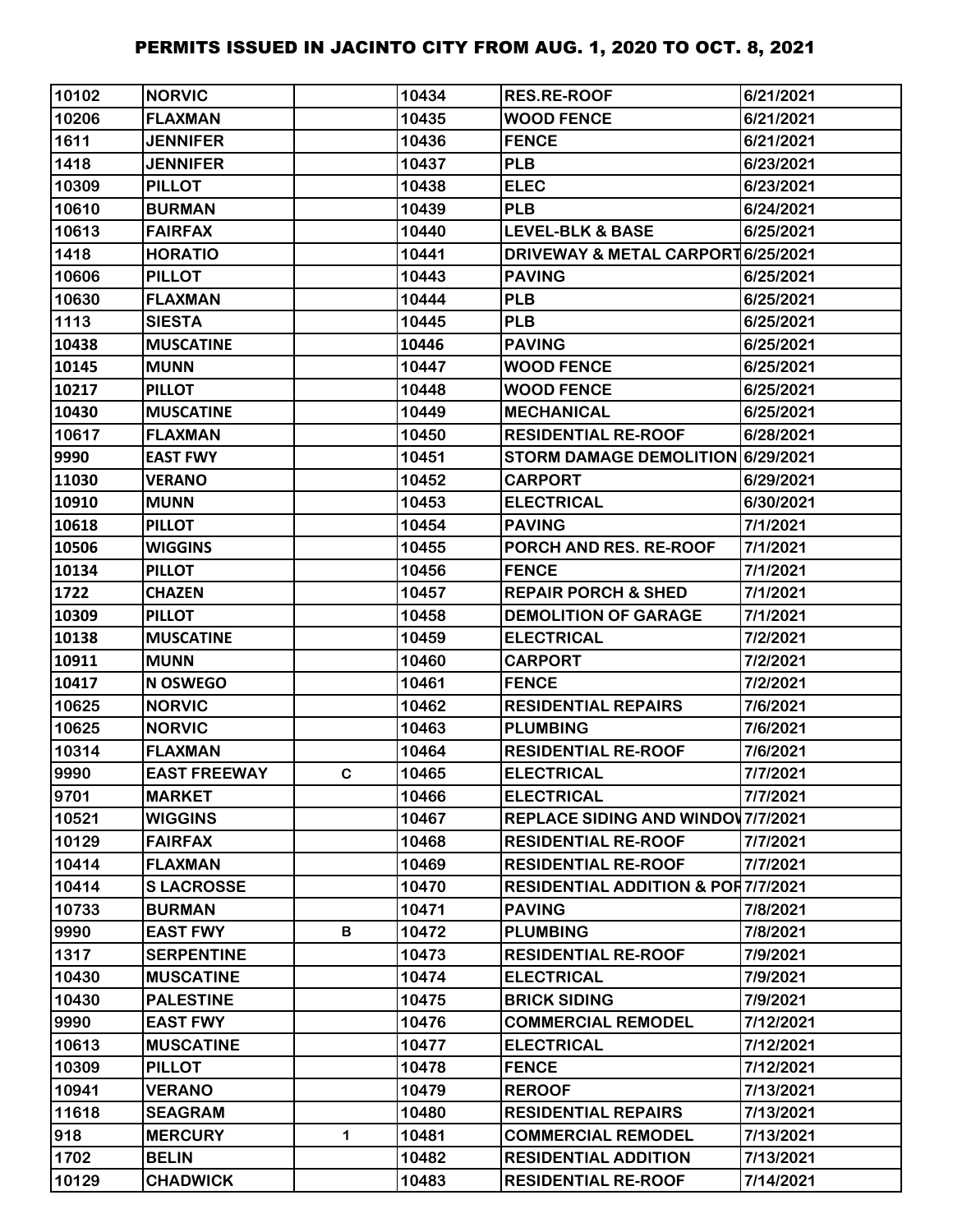| 1705  | <b>SERPENTINE</b> |   | 10484 | <b>PLUMBING</b>                           | 7/14/2021 |
|-------|-------------------|---|-------|-------------------------------------------|-----------|
| 10341 | <b>PALESTINE</b>  |   | 10485 | 2 WALL SIGNS & ONE POLE SI07/14/2021      |           |
| 10341 | <b>PALESTINE</b>  |   | 10486 | <b>ELECTRICAL FOR SIGNS</b>               | 7/14/2021 |
| 11406 | <b>MUNN</b>       |   | 10487 | <b>PAVING (IN BACK)</b>                   | 7/15/2021 |
| 10421 | <b>LANE</b>       |   | 10488 | <b>PLUMBING</b>                           | 7/16/2021 |
| 918   | <b>MERCURY</b>    | 1 | 10489 | <b>ELECTRICAL</b>                         | 7/16/2021 |
| 1602  | <b>CASPERSON</b>  |   | 10490 | <b>RESIDENTIAL RE-ROOF</b>                | 7/16/2021 |
| 10517 | <b>WIGGINS</b>    |   | 10491 | <b>RESIDENTIAL REPAIRS</b>                | 7/16/2021 |
| 10517 | <b>WIGGINS</b>    |   | 10492 | <b>ELECTRICAL</b>                         | 7/16/2021 |
| 10345 | <b>LANE</b>       |   | 10493 | <b>ELECTRICAL</b>                         | 7/19/2021 |
| 10533 | <b>WIGGINS</b>    |   | 10494 | 2 DRIVEWAYS                               | 7/20/2021 |
| 1101  | <b>HOLLAND</b>    | В | 10495 | <b>ELECTRICAL</b>                         | 7/20/2021 |
| 10117 | <b>RUMAR</b>      |   | 10496 | <b>RESIDENTIAL RE-ROOF</b>                | 7/20/2021 |
| 10345 | <b>LAND</b>       |   | 10497 | <b>PLUMBING</b>                           | 7/20/2021 |
| 10114 | <b>CHADWICK</b>   |   | 10498 | <b>ELECTRICAL</b>                         | 7/21/2021 |
| 10241 | <b>FLAXMAN</b>    |   | 10499 | <b>FENCE</b>                              | 7/21/2021 |
| 10337 | <b>PILLOT</b>     |   | 10500 | <b>GARAGE ADDIITION</b>                   | 7/21/2021 |
| 11502 | <b>TILLIA</b>     |   | 10501 | <b>PLUMBING</b>                           | 7/21/2021 |
| 10521 | <b>WIGGINS</b>    |   | 10502 | <b>RESIDENTIAL RE-ROOF</b>                | 7/21/2021 |
| 1626  | <b>JENNIFER</b>   |   | 10503 | <b>RESIDENTIAL REPAIRS</b>                | 7/21/2021 |
| 11009 | <b>MUSCATINE</b>  |   | 10504 | <b>FENCE</b>                              | 7/22/2021 |
| 10309 | <b>PILLOT</b>     |   | 10505 | <b>CARPORT</b>                            | 7/23/2021 |
| 1613  | <b>MERCURY</b>    |   | 10506 | <b>NEW COMMERCIAL BUILDING 17/26/2021</b> |           |
| 1725  | <b>HOLLAND</b>    |   | 10507 | <b>GRADE/FILL DIRT</b>                    | 7/26/2021 |
| 11005 | <b>MUSCATINE</b>  |   | 10508 | <b>FENCE</b>                              | 7/26/2021 |
| 10417 | N OSWEGO          |   | 10509 | <b>6 FT WOODEN GATE</b>                   | 7/27/2021 |
| 11009 | <b>LACROSSE</b>   |   | 10510 | <b>RES. FOUNDATION REPAIR</b>             | 7/28/2021 |
| 11017 | <b>LACROSSE</b>   |   | 10511 | <b>RESIDENTIAL FOUNDATION RE7/28/2021</b> |           |
| 10506 | <b>PILLOT</b>     |   | 10512 | <b>METAL CARPORT</b>                      | 7/28/2021 |
| 10217 | <b>FLAXMAN</b>    |   | 10513 | <b>ACCESSORY BUILDING</b>                 | 7/29/2021 |
| 10518 | <b>WIGGINS</b>    |   | 10514 | <b>DRIVEWAY</b>                           | 7/29/2021 |
| 10414 | <b>SLACROSSE</b>  |   | 10515 | <b>ELECTRICAL</b>                         | 7/29/2021 |
| 1406  | <b>SERPENTINE</b> |   | 10516 | <b>RESIDENTIAL RE-ROOF</b>                | 7/30/2021 |
| 10406 | <b>MUNN</b>       |   | 10517 | <b>RESIDENTIAL RE-ROOF</b>                | 8/2/2021  |
| 10313 | <b>WIGGINS</b>    |   | 10518 | <b>PLUMBING</b>                           | 8/3/2021  |
| 1721  | <b>CHESTON</b>    |   | 10519 | GATE                                      | 8/3/2021  |
| 1401  | <b>SERPENTINE</b> |   | 10520 | <b>FENCE</b>                              | 8/3/2021  |
| 1109  | <b>MERCURY</b>    |   | 10521 | <b>WOOD FENCE</b>                         | 8/3/2021  |
| 1106  | <b>DACUS</b>      |   | 10522 | <b>FENCE</b>                              | 8/3/2021  |
| 1407  | <b>HORATIO</b>    |   | 10523 | <b>RESIDENTIAL REPAIRS</b>                | 8/5/2021  |
| 11519 | <b>MARKET ST</b>  |   | 10524 | PLB- UNDERGROUND 6"FIRE LINE              | 8/4/2021  |
| 10827 | <b>FLAXMAN</b>    |   | 10525 | <b>MECHANICAL</b>                         | 8/6/2021  |
| 10934 | <b>LACROSSE</b>   |   | 10526 | <b>PLUMBING</b>                           | 8/6/2021  |
| 11109 | <b>VERANO</b>     |   | 10527 | <b>PLUMBING</b>                           | 8/9/2021  |
| 11505 | <b>OGLESBY</b>    |   | 10528 | <b>ELECTRICAL</b>                         | 8/10/2021 |
| 10705 | <b>MUSCATINE</b>  |   | 10529 | <b>CARPORT-METAL</b>                      | 8/10/2021 |
| 10825 | <b>MUSCATINE</b>  |   | 10530 | <b>REPLACE SIDING</b>                     | 8/10/2021 |
| 935   | <b>MERCURY</b>    |   | 10531 | <b>DOUBLE SIDED SIGN</b>                  | 8/10/2021 |
| 935   | <b>MERCURY</b>    |   | 10532 | <b>ELECTRICAL</b>                         | 8/10/2021 |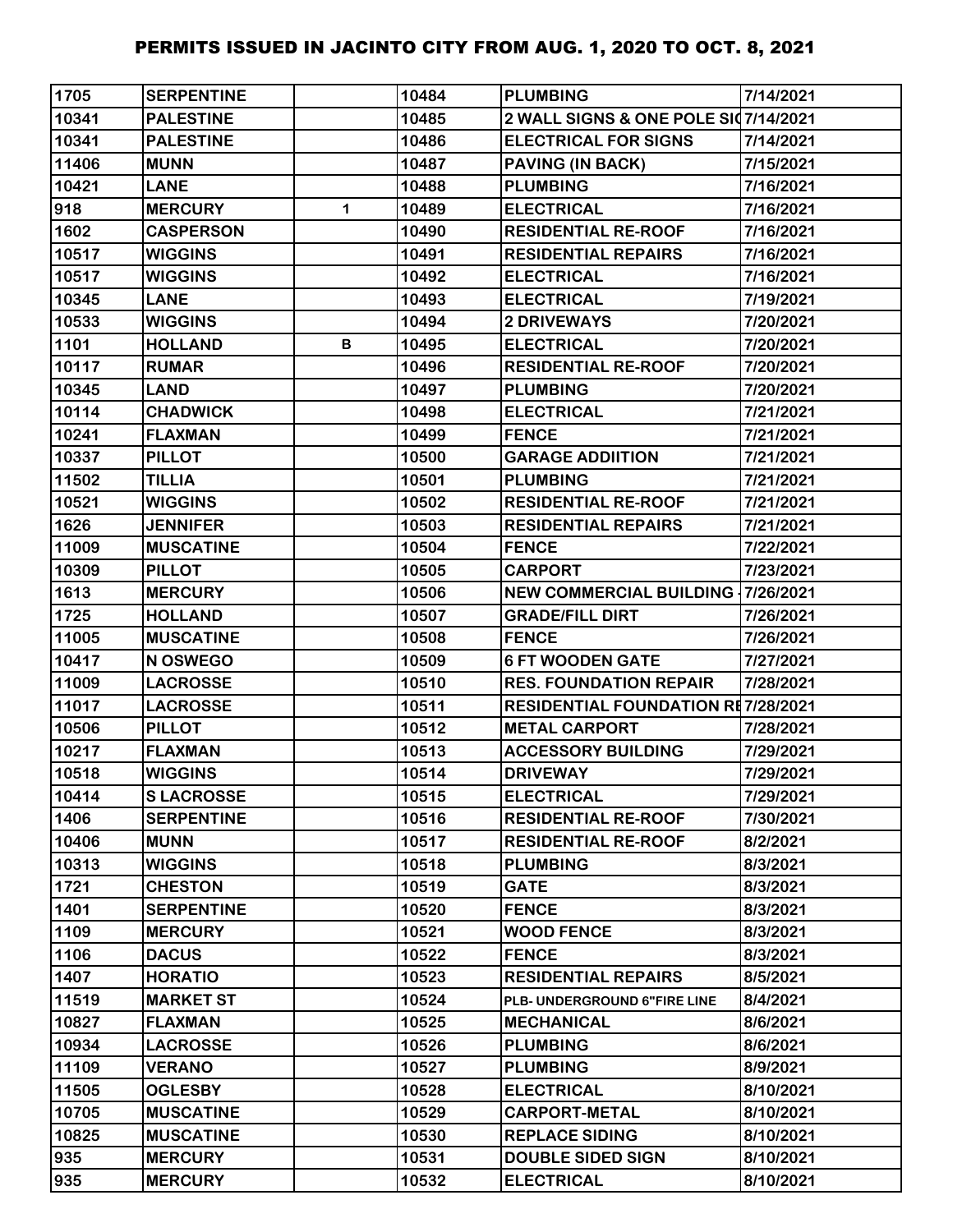| 10249 | <b>BURMAN</b>     |     | 10533 | <b>PAVING</b>                      | 8/10/2021 |
|-------|-------------------|-----|-------|------------------------------------|-----------|
| 10506 | <b>CHADWICK</b>   |     | 10534 | <b>DRIVEWAY</b>                    | 8/10/2021 |
| 10530 | <b>PALESTINE</b>  |     | 10535 | <b>RESIDENTIAL - REMODEL</b>       | 8/11/2021 |
| 11410 | <b>EAST FWY</b>   | 150 | 10536 | <b>WALL SIGN</b>                   | 8/11/2021 |
| 11410 | <b>EAST FWY</b>   | 150 | 10537 | <b>ELECTRICAL</b>                  | 8/11/2021 |
| 11030 | <b>VERANO</b>     |     | 10538 | <b>DRIVEWAY</b>                    | 8/11/2021 |
| 1622  | <b>CHESTON</b>    |     | 10539 | <b>PLUMBING</b>                    | 8/12/2021 |
| 11022 | <b>FLAXMAN</b>    |     | 10540 | <b>PLUMBING</b>                    | 8/12/2021 |
| 10634 | <b>WIGGINS</b>    |     | 10541 | <b>RESIDENTIAL RE-ROOF</b>         | 8/12/2021 |
| 10249 | <b>WIGGINS</b>    |     | 10542 | <b>RESIDENTIAL RE-ROOF</b>         | 8/12/2021 |
| 10425 | <b>FLAXMAN</b>    |     | 10543 | <b>RESIDENTIAL RE-ROOF</b>         | 8/13/2021 |
| 10509 | <b>LANE</b>       |     | 10544 | <b>CARPORT</b>                     | 8/13/2021 |
| 1306  | <b>SERPENTINE</b> |     | 10545 | <b>RESIDENTIAL RE-ROOF</b>         | 8/16/2021 |
| 10821 | <b>LANE</b>       |     | 10546 | PAVING(ASPHALT OVERLAY-P 8/16/2021 |           |
| 10345 | N OSWEGO          |     | 10547 | <b>ELECTRICAL</b>                  | 8/16/2021 |
| 1106  | <b>DACUS</b>      |     | 10548 | <b>DEMOLITION OF GARAGE</b>        | 8/16/2021 |
| 1722  | <b>CASPERSON</b>  |     | 10549 | <b>REROOF</b>                      | 8/16/2021 |
| 1529  | <b>JENNIFER</b>   |     | 10550 | <b>MECHANICAL</b>                  | 8/17/2021 |
| 11514 | <b>CELTIS</b>     |     | 10551 | <b>DRIVEWAY</b>                    | 8/17/2021 |
| 10629 | <b>BURMAN</b>     |     | 10552 | <b>DRIVEWAY</b>                    | 8/17/2021 |
| 11102 | <b>EAST FWY</b>   | В   | 10552 | <b>ELECTRICAL</b>                  | 2/11/2021 |
| 10101 | <b>PILLOT</b>     |     | 10553 | <b>RESIDENTIAL REPAIRS</b>         | 8/18/2021 |
| 1525  | <b>CHESTON</b>    |     | 10554 | <b>RESIDENTIAL RE-ROOF</b>         | 8/18/2021 |
| 1613  | <b>MERCURY</b>    |     | 10555 | <b>PLUMBING</b>                    | 8/18/2021 |
| 1413  | <b>CHESTON</b>    |     | 10556 | <b>FENCE</b>                       | 8/19/2021 |
| 10731 | <b>MUNN</b>       |     | 10557 | <b>FENCE</b>                       | 8/20/2021 |
| 10727 | <b>MUNN</b>       |     | 10558 | <b>FENCE</b>                       | 8/20/2021 |
| 10901 | <b>MARKET</b>     |     | 10559 | <b>PAVING</b>                      | 8/20/2021 |
| 10705 | <b>BURMAN</b>     |     | 10560 | <b>MECHANICAL</b>                  | 8/20/2021 |
| 10533 | <b>WIGGINS</b>    |     | 10561 | <b>FENCE</b>                       | 8/20/2021 |
| 1407  | <b>HORATIO</b>    |     | 10562 | <b>PAVING</b>                      | 8/23/2021 |
| 1430  | <b>HORATIO</b>    |     | 10563 | <b>CARPORT AND PAVING</b>          | 8/23/2021 |
| 11017 | <b>LACROSSE</b>   |     | 10564 | <b>RESIDENTIAL REPAIRS</b>         | 8/24/2021 |
| 1529  | <b>JENNIFER</b>   |     | 10565 | <b>PLUMBING</b>                    | 8/25/2021 |
| 918   | <b>MERCURY</b>    | 1   | 10566 | <b>PLUMBING</b>                    | 8/26/2021 |
| 10610 | <b>LACROSSE</b>   |     | 10567 | <b>DRIVEWAY</b>                    | 8/26/2021 |
| 10906 | <b>FLAXMAN</b>    |     | 10568 | <b>BACK PORCH</b>                  | 8/26/2021 |
| 10342 | <b>NORVIC</b>     |     | 10569 | PAVING-SLAB ONLY                   | 8/27/2021 |
| 10602 | <b>PILLOT</b>     |     | 10570 | <b>RES. REP (REPLACE POST)</b>     | 8/27/2021 |
| 10138 | <b>CHADWICK</b>   |     | 10571 | <b>REROOF-SHINGLES ONLY</b>        | 8/30/2021 |
| 10145 | <b>WIGGINS</b>    |     | 10572 | <b>FENCE-WOOD</b>                  | 8/30/2021 |
| 10821 | <b>MUSCATINE</b>  |     | 10573 | <b>RESIDENTIAL REPAIRS</b>         | 8/31/2021 |
| 10114 | <b>PALESTINE</b>  |     | 10574 | <b>DEMOLITION OF EXISTING</b>      | 8/31/2021 |
| 10324 | <b>PALESTINE</b>  |     | 10575 | <b>PLUMBING</b>                    | 8/31/2021 |
| 11410 | <b>EAST FWY</b>   | 150 | 10576 | <b>ELECTRICAL</b>                  | 9/1/2021  |
| 1715  | <b>HOLLAND</b>    |     | 10577 | <b>ELECTRICAL</b>                  | 9/1/2021  |
| 11505 | <b>OGLESBY</b>    |     | 10578 | <b>PLUMBING</b>                    | 9/2/2021  |
| 10501 | <b>MUSCATINE</b>  |     | 10579 | <b>DEMOLITION OF INTERIOR</b>      | 9/3/2021  |
| 1704  | <b>HOLLAND</b>    |     | 10580 | <b>RESIDENTIAL RE-ROOF</b>         | 9/3/2021  |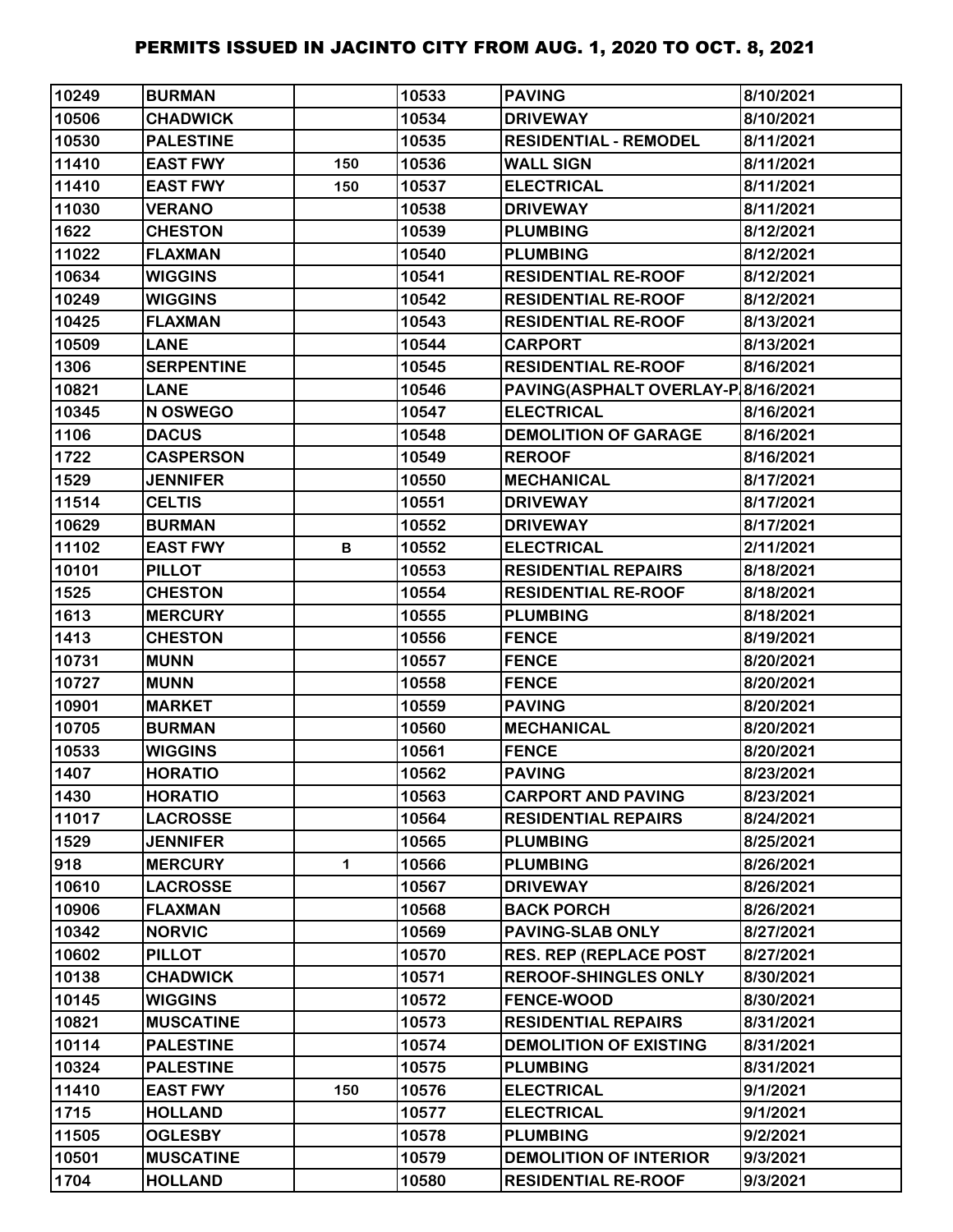| 1414  | <b>HORATIO</b>    |     | 10581 | <b>PLUMBING</b>                     | 9/7/2021  |
|-------|-------------------|-----|-------|-------------------------------------|-----------|
| 10145 | <b>CHADWICK</b>   |     | 10582 | <b>RESIDENTIAL RE-ROOF</b>          | 9/7/2021  |
| 10114 | <b>PALESTINE</b>  |     | 10583 | <b>PLUMBING DISCONNECT</b>          | 9/7/2021  |
| 10402 | <b>S OSWEGO</b>   |     | 10584 | <b>DRIVEWAY</b>                     | 9/7/2021  |
| 10342 | <b>NORVIC</b>     |     | 10585 | <b>PLUMBING</b>                     | 9/7/2021  |
| 10214 | <b>PALESTINE</b>  |     | 10586 | DEMOLITION OF PORCH & SHE9/8/2021   |           |
| 1101  | <b>SIESTA</b>     |     | 10587 | <b>DEMOLITION-GARAGE</b>            | 9/8/2021  |
| 1026  | <b>AKRON</b>      |     | 10588 | RESIDENTIAL RE-ROOF (GARA 9/8/2021  |           |
| 10237 | <b>PILLOT</b>     |     | 10589 | NEW RESIDENTIAL - BUILDING 9/9/2021 |           |
| 11410 | EAST FWY 150      | 150 | 10590 | <b>COMMERCIAL REMODEL</b>           | 9/9/2021  |
| 11202 | <b>OSWEGO</b>     |     | 10591 | <b>FOUNDATION REPAIR</b>            | 9/9/2021  |
| 10346 | <b>CHADWICK</b>   |     | 10592 | <b>FENCE-IRON- 6FT TALL</b>         | 9/9/2021  |
| 10705 | <b>FLAXMAN</b>    |     | 10593 | <b>ELECTRICAL</b>                   | 9/9/2021  |
| 9701  | <b>MARKET</b>     |     | 10594 | <b>COMMERCIAL REMODEL</b>           | 9/9/2021  |
| 10401 | <b>PALESTINE</b>  |     | 10595 | <b>ELECTRICAL</b>                   | 9/9/2021  |
| 10118 | <b>WIGGINS</b>    |     | 10596 | <b>REROOF</b>                       | 9/8/2021  |
| 1305  | <b>KILROY</b>     |     | 10597 | <b>ELECTRICAL</b>                   | 9/9/2021  |
| 10345 | <b>N LACROSSE</b> |     | 10598 | <b>FRONT PORCH</b>                  | 9/9/2021  |
| 10634 | <b>MUNN</b>       |     | 10599 | SOLAR PANEL INSTALLATION 9/10/2021  |           |
| 10634 | <b>MUNN</b>       |     | 10600 | <b>ELECTRICAL</b>                   | 9/10/2021 |
| 10242 | <b>PALESTINE</b>  |     | 10601 | RESIDENTIAL REPAIRS-PAINT 9/10/2021 |           |
| 10414 | <b>CHADWICK</b>   |     | 10602 | RESIDENTIAL-REMODEL(ADDI 9/10/2021  |           |
| 10205 | <b>LANE</b>       |     | 10603 | <b>RESIDENTIAL REPAIR</b>           | 9/13/2021 |
| 10509 | <b>BURMAN</b>     |     | 10604 | <b>CARPORT</b>                      | 9/14/2021 |
| 10602 | <b>LANE</b>       |     | 10605 | PORCH & REPAIR BALCONY              | 9/16/2021 |
| 11420 | <b>LANE</b>       |     | 10606 | <b>RE-ROOF</b>                      | 9/16/2021 |
| 10313 | <b>WIGGINS</b>    |     | 10607 | <b>RES.REPAIRS</b>                  | 9/16/2021 |
| 11613 | <b>FLAXMAN</b>    |     | 10608 | <b>DRIVEWAY</b>                     | 9/16/2021 |
| 10337 | <b>BURMAN</b>     |     | 10609 | <b>FENCE</b>                        | 9/17/2021 |
| 11601 | <b>CELTIS</b>     |     | 10610 | <b>ELECTRICAL</b>                   | 9/17/2021 |
| 11605 | <b>CELTIS</b>     |     | 10611 | <b>ELECTRICAL</b>                   | 9/17/2021 |
| 1301  | <b>JENNIFER</b>   |     | 10612 | <b>ELECTRICAL</b>                   | 9/17/2021 |
| 10129 | <b>FAIRFAX</b>    |     | 10613 | <b>FENCE</b>                        | 9/17/2021 |
| 1101  | <b>HOLLAND</b>    |     | 10614 | <b>SIDING</b>                       | 9/20/2021 |
| 9701  | <b>MARKET</b>     |     | 10615 | <b>FENCE REPAIR</b>                 | 9/20/2021 |
| 10933 | <b>MUSCATINE</b>  |     | 10616 | <b>PLUMBING</b>                     | 9/20/2021 |
| 10522 | <b>NORVIC</b>     |     | 10617 | <b>PLUMBING</b>                     | 9/20/2021 |
| 10237 | <b>PILLOT</b>     |     | 10618 | <b>PLUMBING</b>                     | 9/21/2021 |
| 10149 | <b>FAIFAX</b>     |     | 10619 | <b>RE-ROOF</b>                      | 9/21/2021 |
| 10505 | <b>NORVIC</b>     |     | 10620 | <b>LEVEL</b>                        | 9/21/2021 |
| 10213 | <b>BURMAN</b>     |     | 10621 | <b>PLUMBING</b>                     | 9/22/2021 |
| 10414 | <b>BURMAN</b>     |     | 10622 | PORCH & RES.REPAIRS                 | 9/22/2021 |
| 1306  | <b>MERCURY</b>    |     | 10623 | <b>RE-ROOF</b>                      | 9/23/2021 |
| 11430 | <b>EAST FWY</b>   | 350 | 10624 | <b>RIGHT OF WAY</b>                 | 9/23/2021 |
| 11450 | <b>EAST FWY</b>   |     | 10625 | <b>RIGHT OF WAY</b>                 | 9/23/2021 |
| 10125 | <b>FAIRFAX</b>    |     | 10626 | <b>FENCE</b>                        | 9/24/2021 |
| 11410 | <b>EAST FWY</b>   | 150 | 10627 | <b>PLUMBING</b>                     | 9/24/2021 |
| 10317 | <b>BURMAN</b>     |     | 10628 | <b>FENCE</b>                        | 9/24/2021 |
| 10602 | <b>CHADWICK</b>   |     | 10629 | <b>RES. REPAIRS</b>                 | 9/24/2021 |